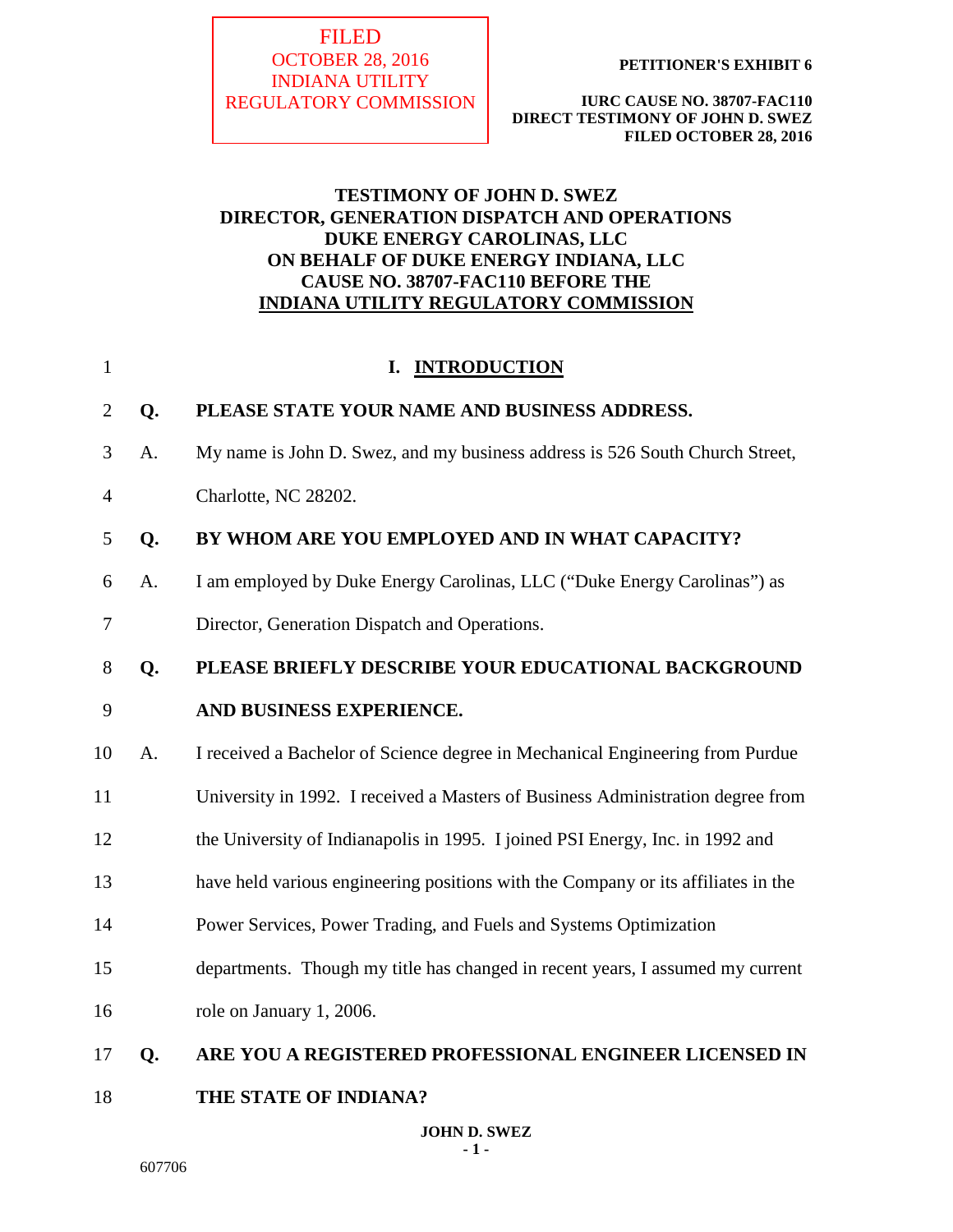#### **IURC CAUSE NO. 38707-FAC110 DIRECT TESTIMONY OF JOHN D. SWEZ FILED OCTOBER 28, 2016**

1 A. Yes, I am.

# 2 **Q. PLEASE BRIEFLY DESCRIBE YOUR DUTIES AS DIRECTOR,**  3 **GENERATION DISPATCH AND OPERATIONS, AS THEY RELATE TO**  4 **DUKE ENERGY INDIANA, LLC ("DUKE ENERGY INDIANA" OR**  5 **"COMPANY").**

6 A. I am responsible for the Company's: (i) generating dispatch; (ii) unit 7 commitment; (iii) 24-hour real-time operations; and (iv) short-term generating 8 maintenance. I am also responsible for the submission of the Company's supply 9 offers to the Midcontinent Independent System Operator, Inc. ("MISO") for 10 MISO's day-ahead and real-time electric energy markets ("Energy Markets") and 11 MISO's day-ahead and real-time ancillary services markets ("ASM") in the MISO 12 region (the Energy Markets and ASM collectively referred to as the "MISO 13 Markets"), as well as managing the Company's short term supply position to 14 ensure that the Company has adequate resources committed to serve its retail 15 customers' electricity needs. These markets are often referred to as the "Energy 16 and Operating Reserve Markets."

## 17 **Q. WHAT IS THE PURPOSE OF YOUR TESTIMONY?**

18 A. First, I discuss economic dispatch in the context of the MISO Markets and how it 19 affects the supply resources that are used to serve Duke Energy Indiana's retail 20 customers' electricity needs. In the course of that discussion, I will describe the 21 actions Duke Energy Indiana takes, subject to operating constraints, to generate or 22 purchase power or both to serve its retail customers at the lowest fuel cost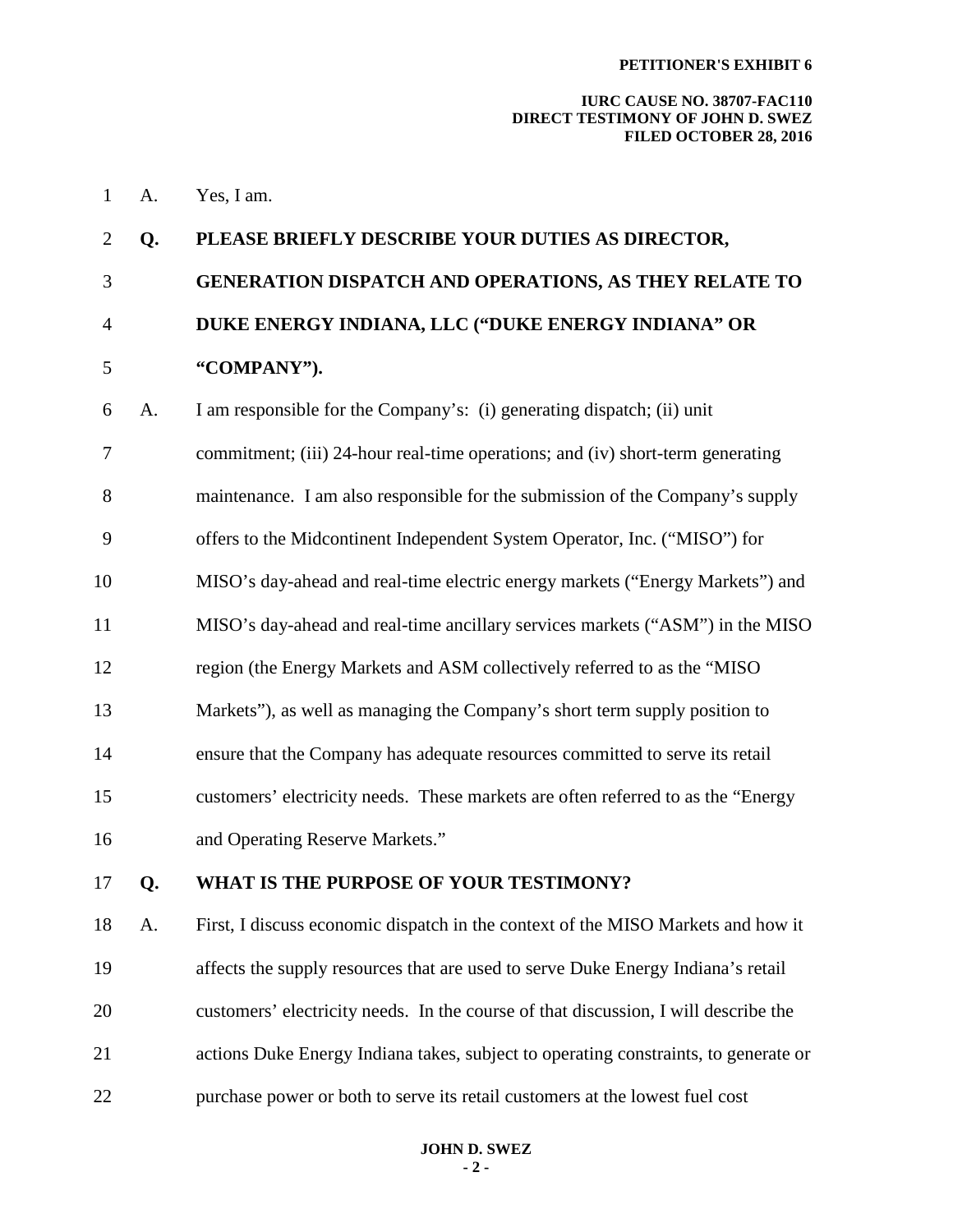| 1              |    | reasonably possible. In addition, I generally describe the MISO Markets' charges       |
|----------------|----|----------------------------------------------------------------------------------------|
| $\mathbf{2}$   |    | and credits that are included in the instant fuel cost adjustment filing. I provide an |
| 3              |    | update on the coal price decrement initiated by the Company in February 2012, an       |
| $\overline{4}$ |    | update on recent emissions developments and the impact on generating units, a          |
| 5              |    | summary of outages experienced during the review period, an update on Wabash           |
| 6              |    | River 6 and 7, an update to the power purchased from Benton County Wind Farm,          |
| 7              |    | and an update on the Edwardsport IGCC generating station.                              |
| $8\,$          |    | II. OVERVIEW OF MISO'S ENERGY MARKETS                                                  |
| 9              | Q. | MR. SWEZ, ARE YOU FAMILIAR WITH MISO'S ENERGY MARKETS?                                 |
| 10             | A. | Yes. As mentioned above, I manage the team that is responsible for participating       |
| 11             |    | in those markets, as well as ASM, on behalf of the Company.                            |
| 12             | Q. | PLEASE GENERALLY DESCRIBE MISO'S ENERGY MARKETS.                                       |
| 13             | A. | Beginning April 1, 2005, MISO began independently administering both day-              |
| 14             |    | ahead and real-time markets for electric energy pursuant to its Open Access            |
| 15             |    | Transmission, Energy Markets Tariff (now known as the Open Access                      |
| 16             |    | Transmission, Energy and Operating Reserve Markets Tariff or hereinafter               |
| 17             |    | "MISO Tariff"), on file with the Federal Energy Regulatory Commission                  |
| 18             |    | ("FERC"). The real-time energy market functions as a real-time balancing market        |
| 19             |    | for electricity. Through the day-ahead energy market, market participants can          |
| 20             |    | mitigate their exposure to price risk in the real-time energy market. Demand bids      |
| 21             |    | and supply offers for power are submitted to MISO by market participants,              |
| 22             |    | including both generator owners (as sellers) and load serving entities (as buyers).    |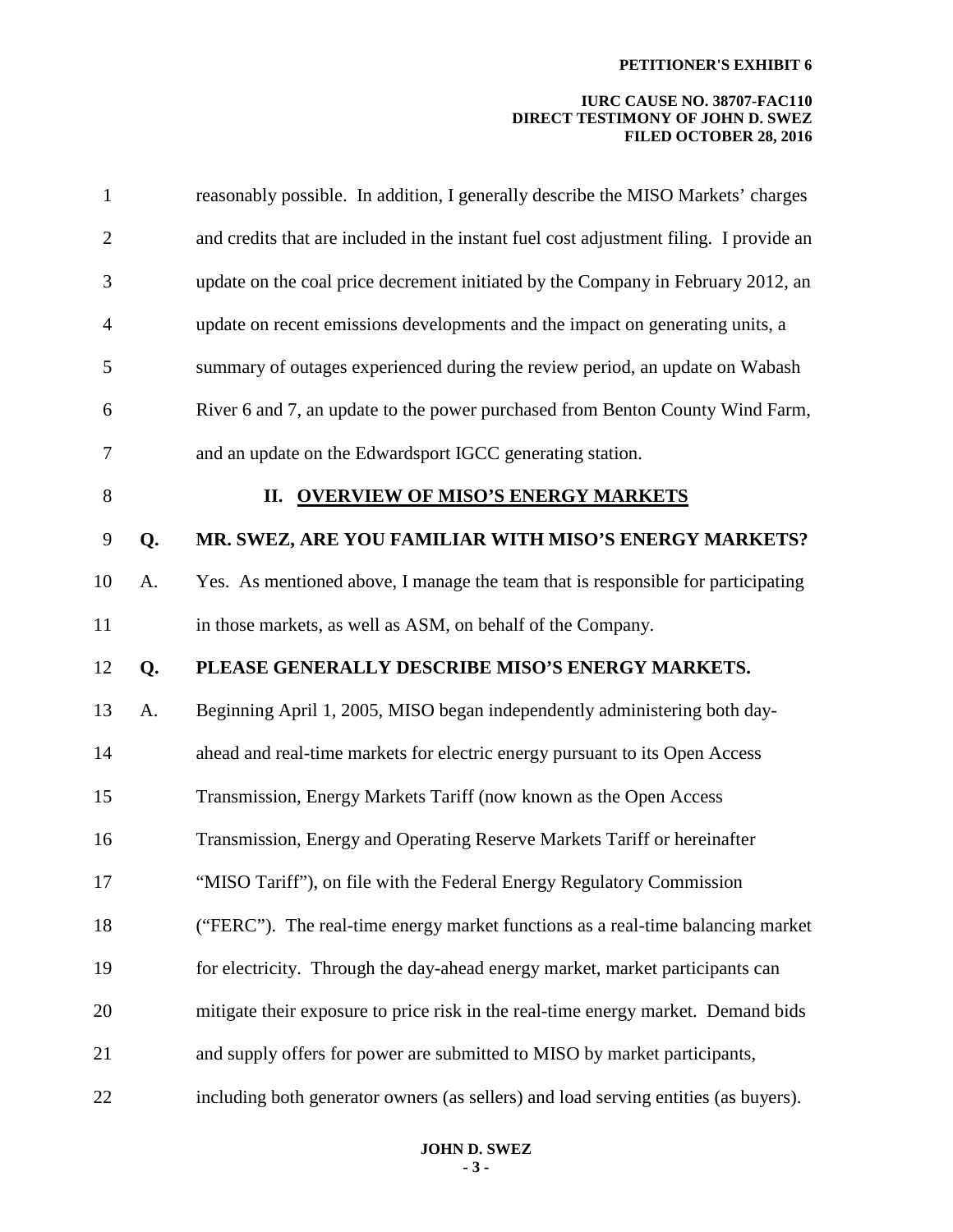| $\mathbf{1}$   |    | Thus, the Company functions as both a seller and buyer in the Energy Markets to     |
|----------------|----|-------------------------------------------------------------------------------------|
| $\overline{2}$ |    | serve its retail electric customers in Indiana. Additionally, Duke Energy Indiana   |
| 3              |    | has the ability to self-schedule certain generating resources in the Energy Markets |
| $\overline{4}$ |    | to ensure that those resources are committed and dispatched.                        |
| 5              |    | MISO uses the offers and bids it receives for the sale and purchase of              |
| 6              |    | power from market participants to arrange a security-constrained, economic          |
| 7              |    | commitment and dispatch for the entire MISO region for each dispatch interval.      |
| 8              |    | The dispatch interval for the day-ahead energy market is hourly; for the real-time  |
| 9              |    | energy market, the dispatch interval is every five minutes. Once MISO defines a     |
| 10             |    | security-constrained economic dispatch solution for a given dispatch interval, it   |
| 11             |    | determines market clearing prices in each energy market using the principles of     |
| 12             |    | locational marginal pricing. Finally, MISO administers a system of financial        |
| 13             |    | transmission rights ("FTRs") based upon the use of locational marginal pricing      |
| 14             |    | for pricing energy to allow parties to hedge their exposure to day-ahead            |
| 15             |    | congestion costs.                                                                   |
| 16             | Q. | PLEASE EXPLAIN THE MEANING OF THE TERM "ECONOMIC                                    |
| 17             |    | DISPATCH."                                                                          |
| 18             | A. | Economic dispatch is an operating procedure used by utilities to supply electricity |
| 19             |    | to their customers generally using the most cost efficient resources available,     |
| 20             |    | recognizing and subject to any operational limits and environmental                 |
| 21             |    | considerations affecting the generation and transmission facilities available to    |
| 22             |    | supply that electricity.                                                            |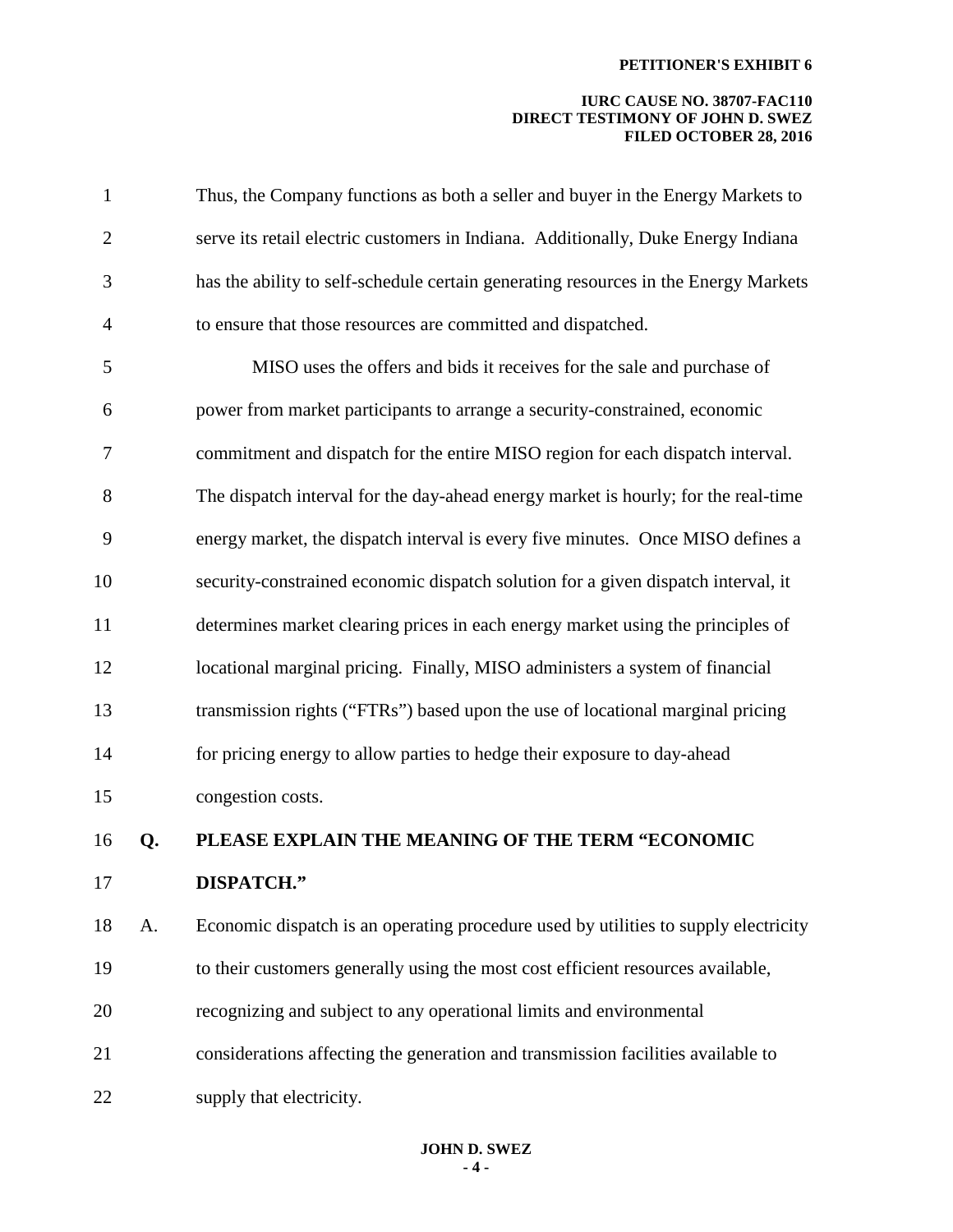| $\mathbf 1$    | Q. | PLEASE EXPLAIN WHAT YOU MEAN BY SELF-SCHEDULING.                                     |
|----------------|----|--------------------------------------------------------------------------------------|
| $\mathbf{2}$   | A. | Self-scheduling has become a common phrase for a number of ways that a               |
| 3              |    | generation owner can ensure that a specific unit or units will either be committed   |
| $\overline{4}$ |    | or operate at or above a specific energy output level in the Energy Markets. There   |
| 5              |    | are a variety of valid reasons for a generation owner to "self-schedule" a unit. If  |
| 6              |    | testing of a unit is necessary, the generation owner would designate the unit as     |
| 7              |    | "must-run," usually designating a specific hourly output for the generating unit.    |
| 8              |    | Similarly, the Company may frequently designate the commitment status of our         |
| 9              |    | most economic coal-fired generating units and our economic coal-fired generating     |
| 10             |    | units with long start up times as "must-run." MISO, utilizing all self-scheduled     |
| 11             |    | generator information as offered, will then perform an incremental dispatch to       |
| 12             |    | meet the remaining demand requirements taking into consideration reliability         |
| 13             |    | concerns. All of these activities described above are generally referred to as self- |
| 14             |    | scheduling. It should be noted that there is no "one size fits all" approach in      |
| 15             |    | submitting a generating unit's day-ahead or real-time energy offer to MISO. In       |
| 16             |    | making the decision regarding an individual unit's offer status, the Company         |
| 17             |    | considers various factors such as forecasted locational marginal prices ("LMP"),     |
| 18             |    | unit generation production cost, MISO cost impact (revenue sufficiency guarantee     |
| 19             |    | make-whole payments, real-time price volatility make whole payment amount,           |
| 20             |    | real-time revenue sufficiency guarantee first pass distribution, etc.), and the      |
| 21             |    | capability and economic impact from cycling the generating unit off-line and/or      |
| 22             |    | on-line. Before making any generation unit offer, Company personnel engage in        |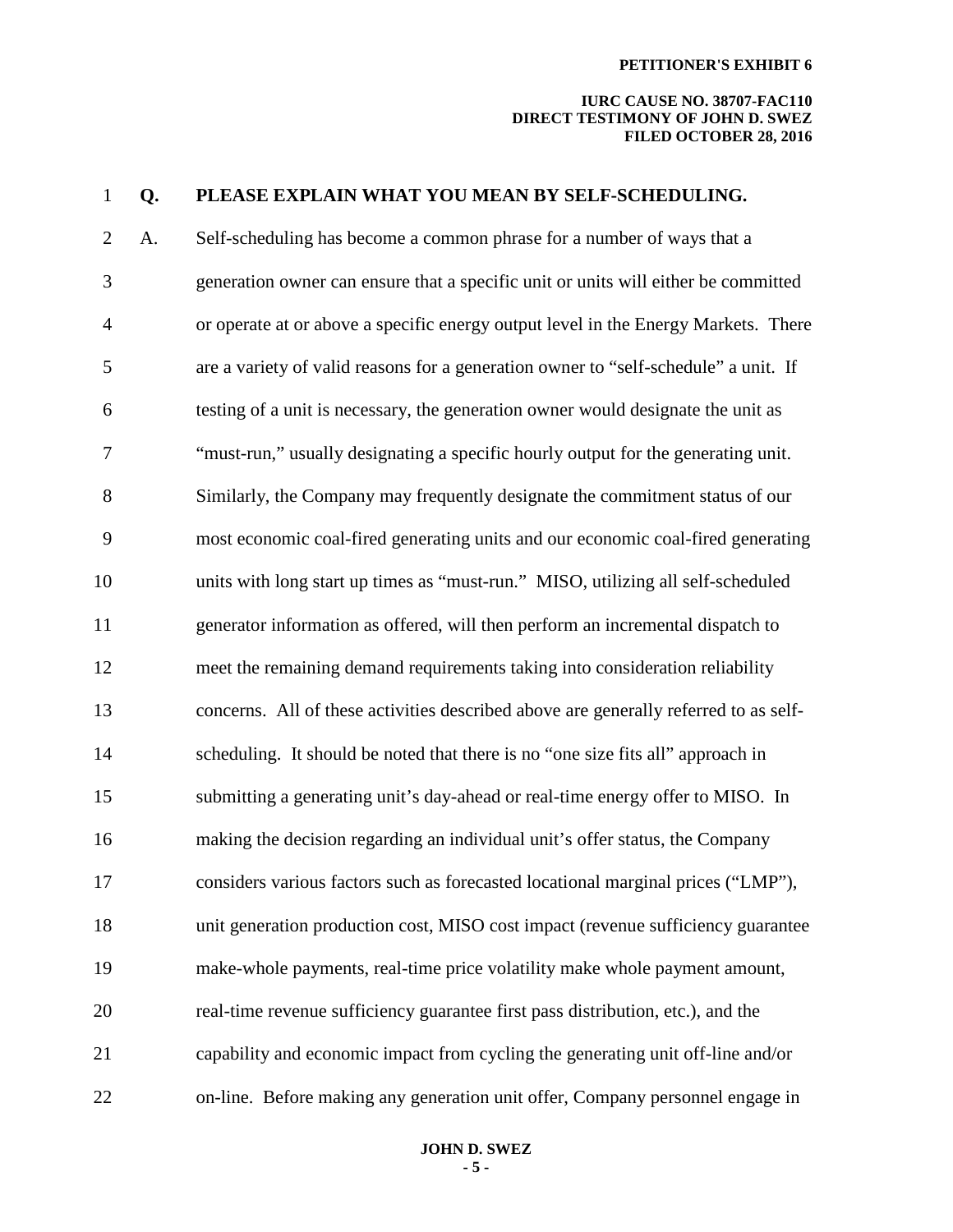#### **IURC CAUSE NO. 38707-FAC110 DIRECT TESTIMONY OF JOHN D. SWEZ FILED OCTOBER 28, 2016**

1 a planning process designed to minimize the total customer cost by maximizing 2 each unit's economic value.

# 3 **Q. PLEASE EXPLAIN LOCATIONAL MARGINAL PRICING.**

4 A. Locational marginal pricing defines the marginal cost of energy serving the next 5 increment (*i.e.*, 1 megawatt) of load at each location, based on generation 6 dispatch, transmission constraints, and the offers and bids of sellers and buyers 7 participating in the Energy Markets. Because the locational marginal price is 8 based on the marginal cost of energy to serve the next increment of load, the 9 energy component of the locational marginal price clearing price is the same at 10 each location supplying energy to or withdrawing energy from the market for a 11 given market interval. Additionally, the locational marginal price includes costs 12 for congestion in any market interval when the transmission system is constrained 13 and the lowest price generator available cannot serve the next increment of load at 14 that load zone because of such congestion. The locational marginal price also 15 includes a component to reflect the marginal losses incurred to deliver the energy 16 to the load zone.

## 17 **Q. PLEASE EXPLAIN WHAT YOU MEAN BY CONGESTION.**

18 A. All energy activities on the transmission system can potentially result in 19 congestion—that is, for a period of time transmission facilities may not be 20 adequate to deliver the least-cost available energy to load in a transmission-21 constrained area. Congestion can either be managed through methodologies, such

22 as the North American Electric Reliability Corporation's ("NERC") Transmission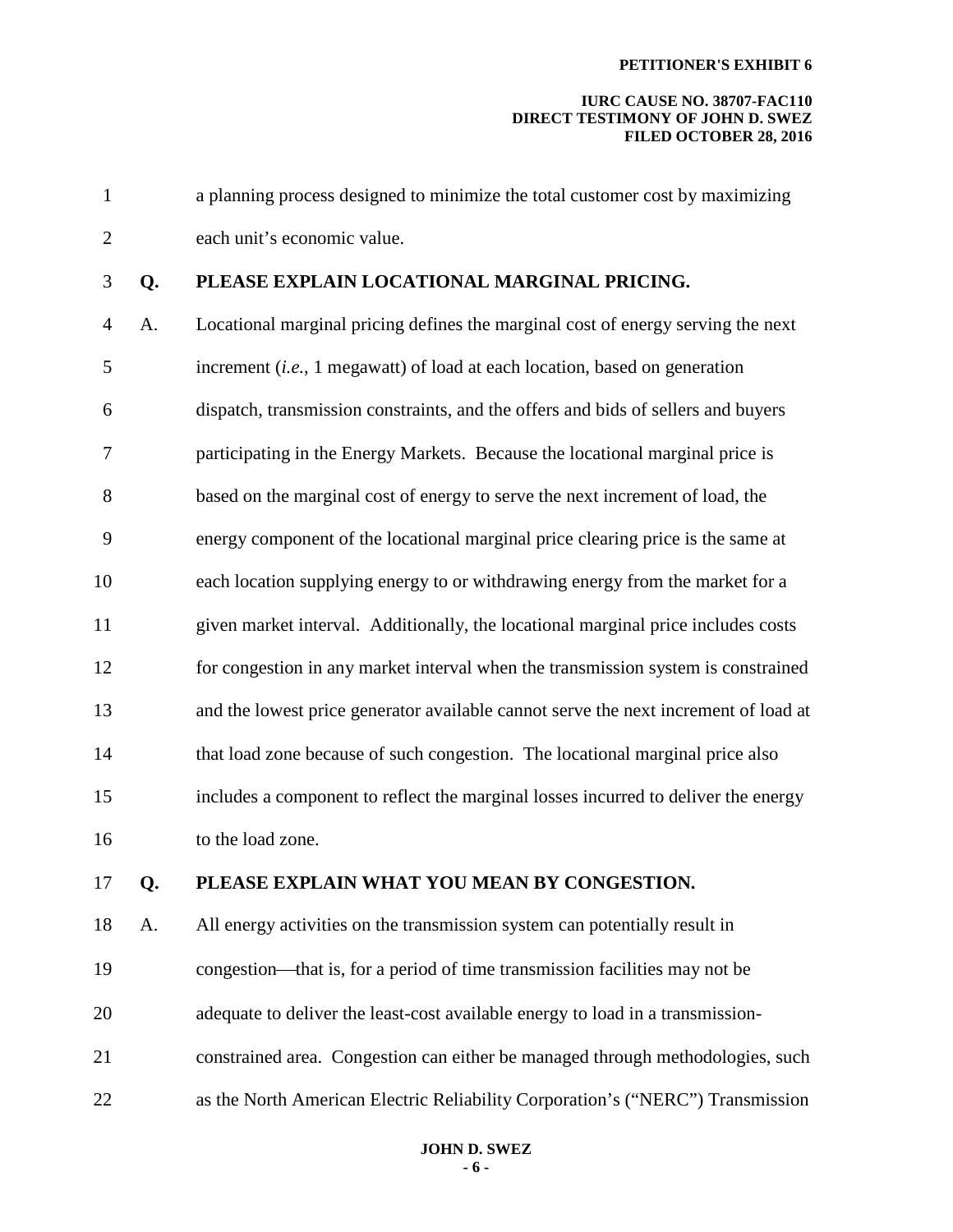| $\mathbf{1}$   |    | Loading Relief ("TLR") procedures, or through market-based mechanisms, such          |
|----------------|----|--------------------------------------------------------------------------------------|
| $\overline{2}$ |    | as the use of locational marginal pricing and FTRs.                                  |
| 3              | Q. | WHAT ARE FINANCIAL TRANSMISSION RIGHTS, OR FTRS?                                     |
| $\overline{4}$ | A. | FTRs are financial instruments that provide market participants a means to           |
| 5              |    | manage the risk of congestion costs they may incur as a result of scheduling         |
| 6              |    | energy transactions in the day-ahead energy market. Market participants who          |
| 7              |    | own FTRs are provided revenues or allocated costs as an offset to congestion for     |
| 8              |    | scheduling injections (e.g., generation, bilateral sales, etc.) at one location, and |
| 9              |    | withdrawals $(e.g., load, bilateral purchases)$ at a different location in the day-  |
| 10             |    | ahead energy market. FTR holders are entitled to revenues or costs based on the      |
| 11             |    | hourly Day-Ahead congestion price difference across the path. FTRs do not            |
| 12             |    | protect market participants from congestion costs that result from scheduling        |
| 13             |    | power in the real-time energy market or from deviations between transactions         |
| 14             |    | scheduled in the day-ahead energy market and real-time operations.                   |
| 15             |    | III. ECONOMIC DISPATCH IN THE ENERGY MARKETS                                         |
| 16             | Q. | HOW HAS MISO'S IMPLEMENTATION OF ITS ENERGY MARKETS                                  |
| 17             |    | AFFECTED THE COMPANY'S ECONOMIC DISPATCH?                                            |
| 18             | A. | The fundamentals of economic dispatch and hedging price risk have not changed.       |
| 19             |    | Duke Energy Indiana's retail customers continue to enjoy the benefits of its low     |
| 20             |    | cost generation as the Company participates in the Energy Markets. Participation     |
| 21             |    | in those markets, however, involves a number of considerations that affect the       |
| 22             |    | resources used and the costs incurred to serve retail customers. Those               |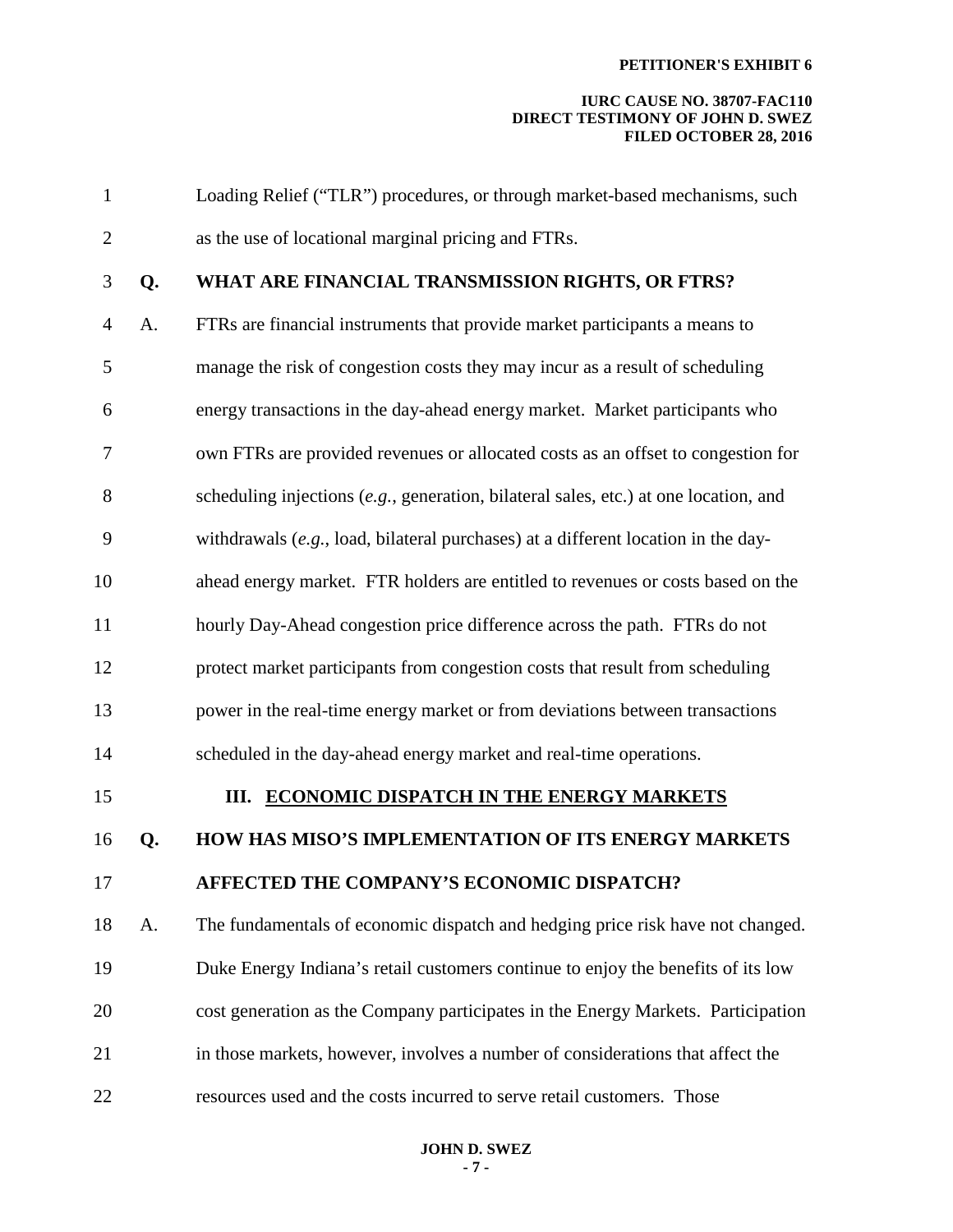| 1              |    | considerations include certain actions within Duke Energy Indiana's control,         |
|----------------|----|--------------------------------------------------------------------------------------|
| $\overline{2}$ |    | including decisions regarding self-scheduling of resources, the preparation and      |
| 3              |    | submission of generator offer curves in the day-ahead and real-time markets, the     |
| $\overline{4}$ |    | amount of retail load bid into the day-ahead market and the acquisition of FTRs,     |
| 5              |    | and certain factors outside of the Company's control, such as the actions of other   |
| 6              |    | market participants and decisions made by MISO to enhance reliability as well as     |
| $\tau$         |    | administer the energy and ancillary services markets.                                |
| 8              | Q. | HOW ARE THE RESPONSIBILITIES FOR DISPATCH IN THE ENERGY                              |
| 9              |    | <b>MARKETS DIVIDED BETWEEN MISO AND LOAD SERVING</b>                                 |
| 10             |    | <b>ENTITIES, SUCH AS THE COMPANY?</b>                                                |
| 11             | A. | MISO directs the dispatch of all generation connected to the transmission system     |
| 12             |    | under its functional control. The Company submits offers for its generation          |
| 13             |    | resources, which define the offer prices for a range of outputs, taking into account |
| 14             |    | physical limits. As described above, the Company may also choose to operate a        |
| 15             |    | unit at a selected output or higher level by self-scheduling. There are a variety of |
| 16             |    | reasons that Duke Energy Indiana will either offer a generating resource as must-    |
| 17             |    | run or self-schedule a unit to ensure the unit is operated as cost efficiently as    |
| 18             |    | possible. Although designating the Company's lowest cost units as must-run           |
| 19             |    | generally results in the lowest overall fuel costs, this may not be the case for     |
| 20             |    | generating units in a middle or lower range of dispatch costs. Again, this depends   |
| 21             |    | on the circumstances. For example, if "mid-merit" units are forecast to be on-line   |
| 22             |    | for several days in a row but are "sandwiched" by a day in which they are only       |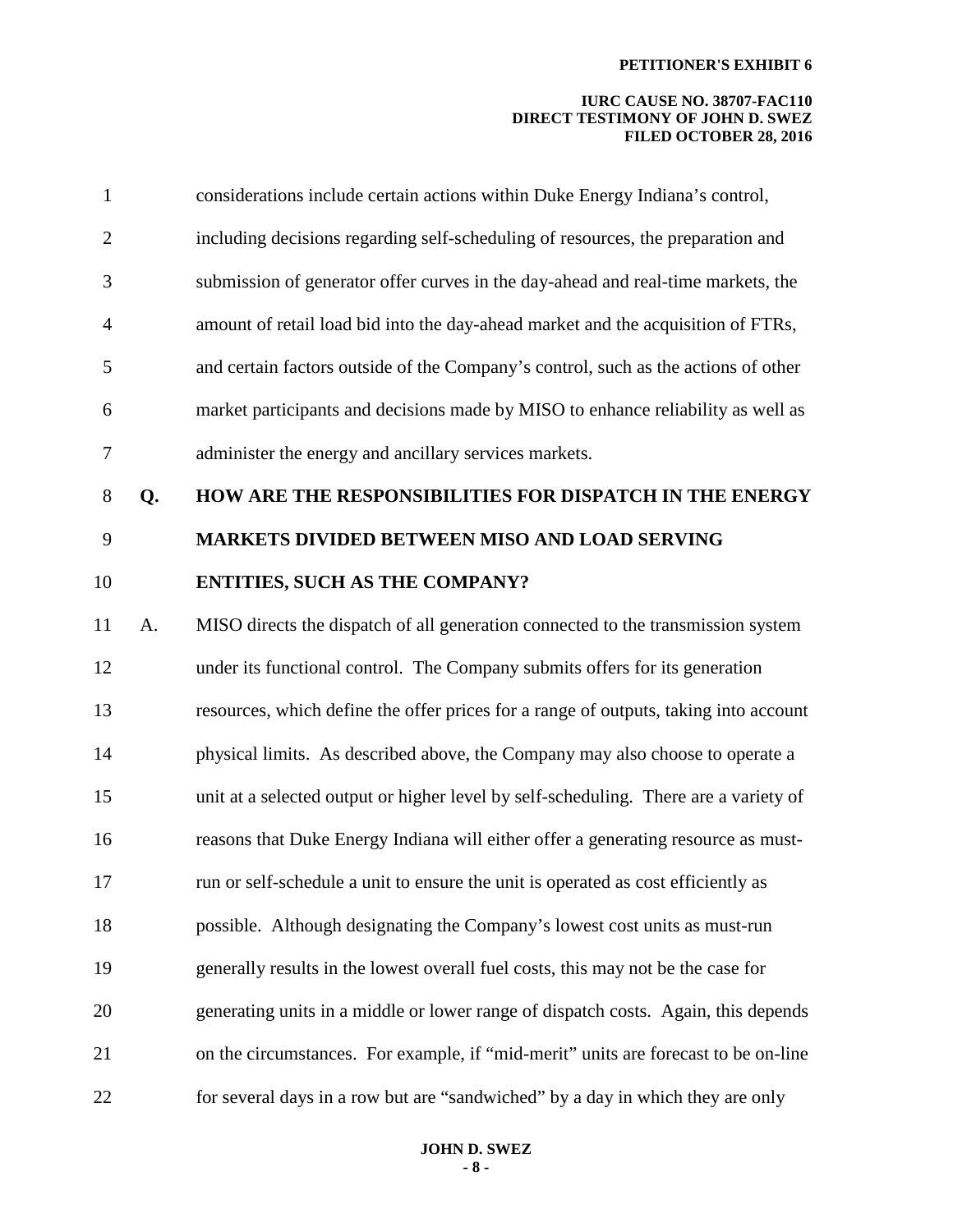| $\mathbf{1}$   |    | marginal or slightly uneconomic, it may be prudent to designate such units with a   |
|----------------|----|-------------------------------------------------------------------------------------|
| $\overline{2}$ |    | day-ahead offer status of must-run to avoid cycling the unit. Cycling a unit off-   |
| 3              |    | line and then back on-line can sometimes result in higher costs during the cycling  |
| $\overline{4}$ |    | period and overall.                                                                 |
| 5              |    | In the real-time energy market, MISO sends an instruction every five-               |
| 6              |    | minutes, called a set point, to each generating unit connected to the transmission  |
| 7              |    | system under its functional control with updates to this instruction occurring      |
| 8              |    | every few seconds as ancillary services are deployed on generating units that       |
| 9              |    | cleared these same reserves. Under the ASM, Duke Energy Indiana sells               |
| 10             |    | regulation and contingency reserve services to MISO as well as purchases these      |
| 11             |    | ancillary services from MISO.                                                       |
| 12             | Q. | DOES THE MISO TARIFF ENCOURAGE PARTICIPATION IN THE                                 |
| 13             |    | <b>DAY-AHEAD ENERGY MARKET?</b>                                                     |
| 14             | A. | Yes. The MISO Tariff encourages the Company (and other market participants)         |
| 15             |    | to participate in the day-ahead energy market in a number of ways. First,           |
| 16             |    | congestion costs can only be hedged in the day-ahead market. FTRs are not           |
| 17             |    | available to offset congestion costs incurred in the real-time market. Moreover, as |
| 18             |    | described below, Duke Energy Indiana is obligated to offer its generation           |
| 19             |    | resources in the day-ahead market. Finally, virtual offers and bids can only be     |
| 20             |    | submitted in the day-ahead market as a means of hedging certain real-time           |
| 21             |    | operations risks.                                                                   |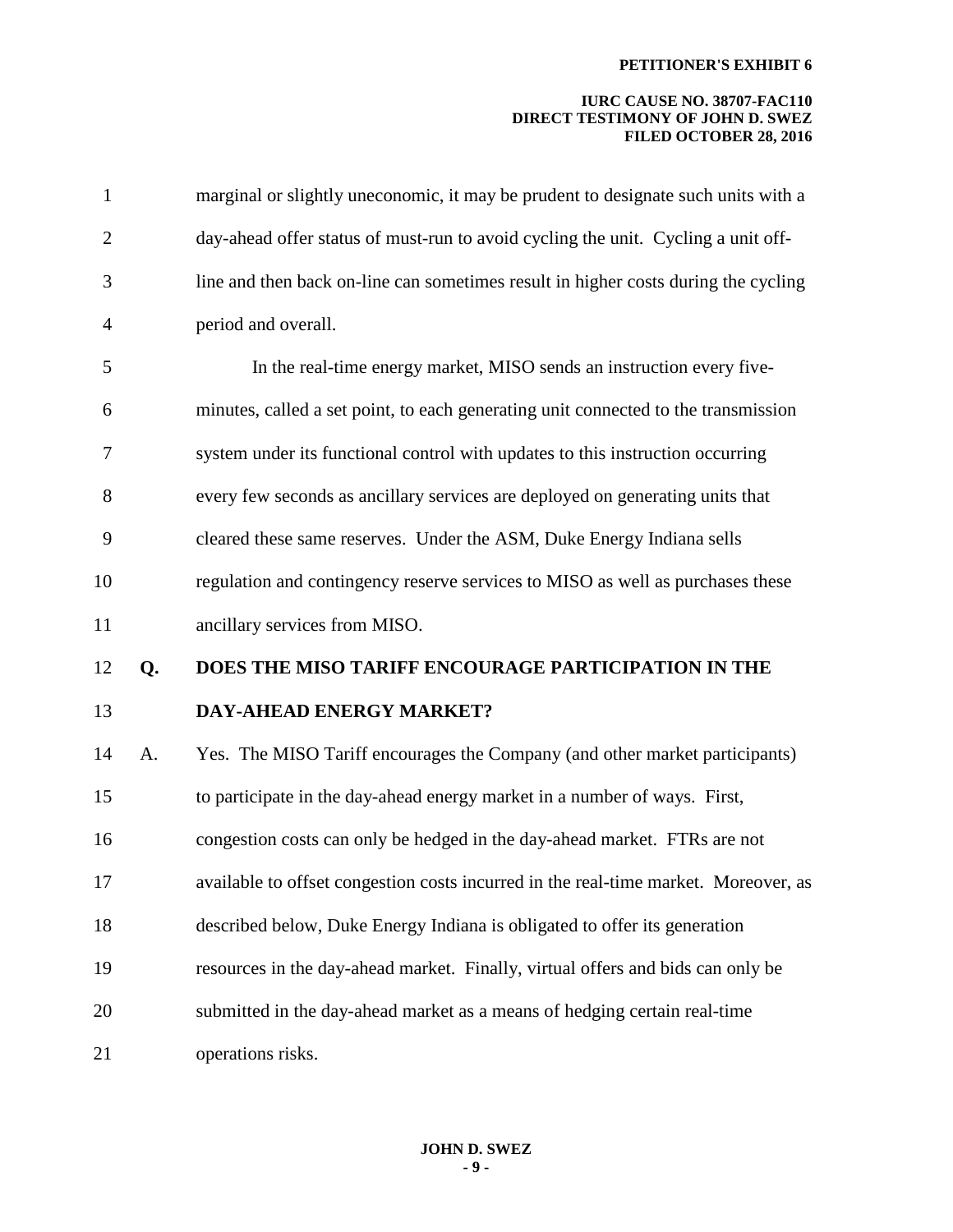| $\mathbf{1}$   | Q. | DOES DUKE ENERGY INDIANA UTILIZE MISO'S DAY-AHEAD                                   |
|----------------|----|-------------------------------------------------------------------------------------|
| $\overline{2}$ |    | <b>ENERGY MARKET TO MITIGATE ITS RETAIL CUSTOMERS'</b>                              |
| 3              |    | <b>EXPOSURE TO REAL-TIME PRICES AND OBTAIN THE BENEFIT OF</b>                       |
| $\overline{4}$ |    | FTRS?                                                                               |
| 5              | A. | Yes. The Company submits demand bids in the day-ahead market based on its           |
| 6              |    | day-ahead load forecasts. Additionally, Duke Energy Indiana offers all available    |
| 7              |    | generation resources in the day-ahead market through the submission of unit         |
| $8\,$          |    | offers.                                                                             |
| 9              | Q. | DOES PARTICIPATION IN THE DAY-AHEAD ENERGY MARKET                                   |
| 10             |    | <b>CREATE FINANCIALLY BINDING OBLIGATIONS?</b>                                      |
| 11             | A. | Absolutely. Transactions that are scheduled in the day-ahead energy market,         |
| 12             |    | including offers to supply generation and bids to purchase energy that are cleared  |
| 13             |    | by MISO, create financially binding obligations to sell or purchase energy at the   |
| 14             |    | day-ahead locational marginal prices. So, for example, when a utility bids its load |
| 15             |    | forecast in the day-ahead market (a demand bid), the price paid to serve that load  |
| 16             |    | will be the day-ahead locational marginal price at the utility's load zone. If the  |
| 17             |    | real-time load exceeds the amount of load that was bid in the day-ahead market,     |
| 18             |    | the amount underbid will pay real-time locational marginal prices. Conversely, if   |
| 19             |    | the real-time load is less than the amount of load that was bid in the day-ahead    |
| 20             |    | market, the amount overbid will be sold back to the real-time market at real-time   |
| 21             |    | locational marginal prices. Prices paid to suppliers in the real-time market are    |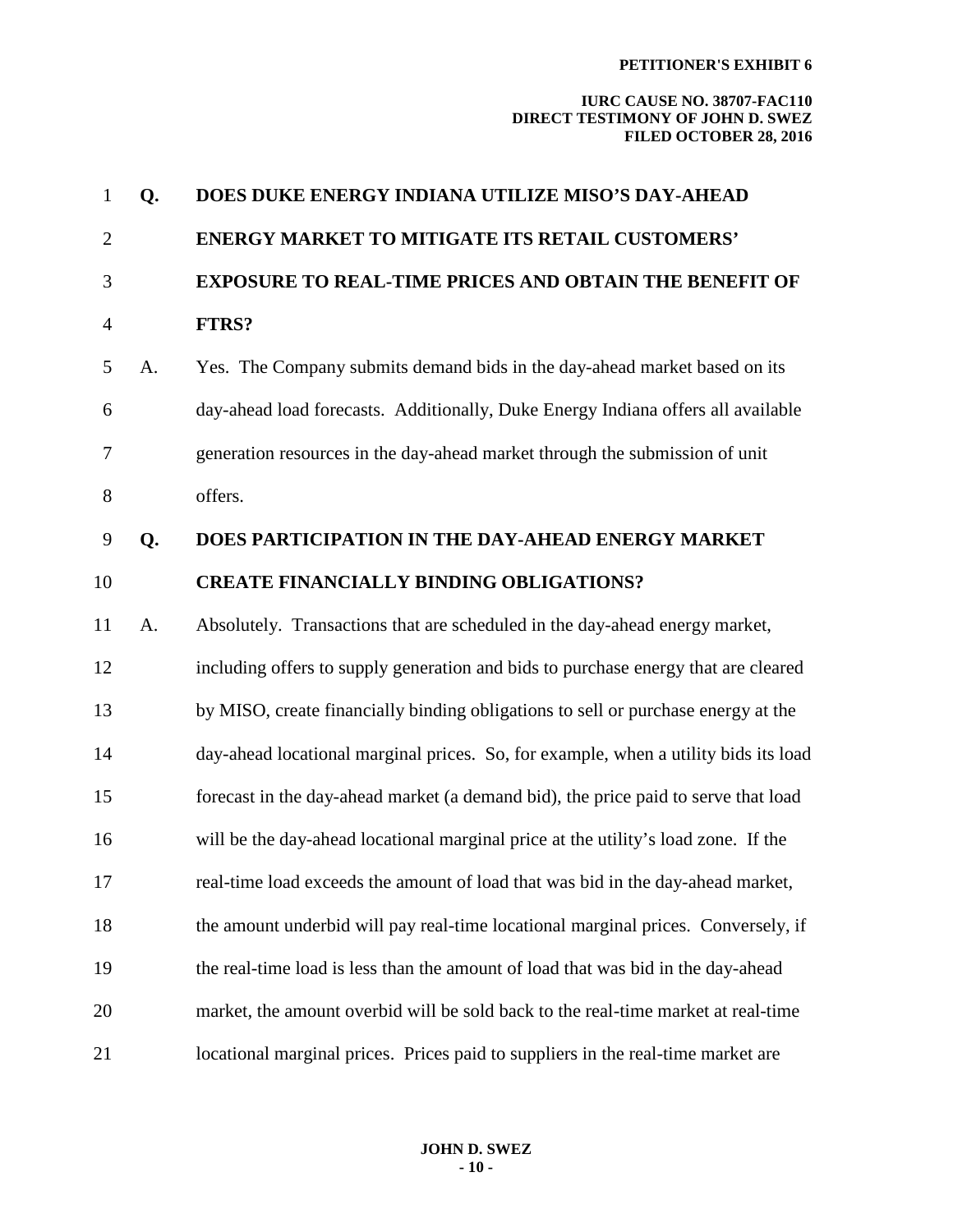| $\mathbf{1}$   |    | handled similarly. In other words, only deviations from day-ahead schedules       |
|----------------|----|-----------------------------------------------------------------------------------|
| $\overline{2}$ |    | (injections or withdrawals) are exposed to real-time locational marginal prices.  |
| 3              | Q. | IS THE COMPANY REQUIRED TO OFFER ITS GENERATING                                   |
| $\overline{4}$ |    | <b>RESOURCES IN THE ENERGY MARKETS?</b>                                           |
| 5              | A. | Generally, yes. Under the MISO Tariff, Duke Energy Indiana is required to         |
| 6              |    | submit offers for Network Resources in the day-ahead energy market to meet its    |
| 7              |    | next day forecasted load plus an operating reserve requirement. Additionally,     |
| 8              |    | both before and after the day-ahead energy market clears, MISO employs a series   |
| 9              |    | of reliability assessment commitment ("RAC") processes to ensure sufficient       |
| 10             |    | resources are committed to serve the real-time regional load forecast and to      |
| 11             |    | commit units needed to resolve transmission and other operational constraints in  |
| 12             |    | real-time. Duke Energy Indiana's Network Resources must also be made              |
| 13             |    | available during these RAC processes. All of the generation resources owned by    |
| 14             |    | Duke Energy Indiana and used to serve its retail customers are Network            |
| 15             |    | Resources. Consequently, Duke Energy Indiana is required to submit offers for     |
| 16             |    | all of its generation resources for consideration in the day-ahead market and the |
| 17             |    | RAC processes.                                                                    |
| 18             | Q. | MR. SWEZ, ARE YOU GENERALLY FAMILIAR WITH THIS                                    |
| 19             |    | COMMISSION'S JUNE 1, 2005, ORDER IN CAUSE NO. 42685 ("JUNE 1                      |
| 20             |    | ORDER")?                                                                          |
| 21             | A. | Yes. I am generally familiar with that Order. In that Order, the Commission,      |
| 22             |    | among other matters, approved the Company's, Indianapolis Power & Light           |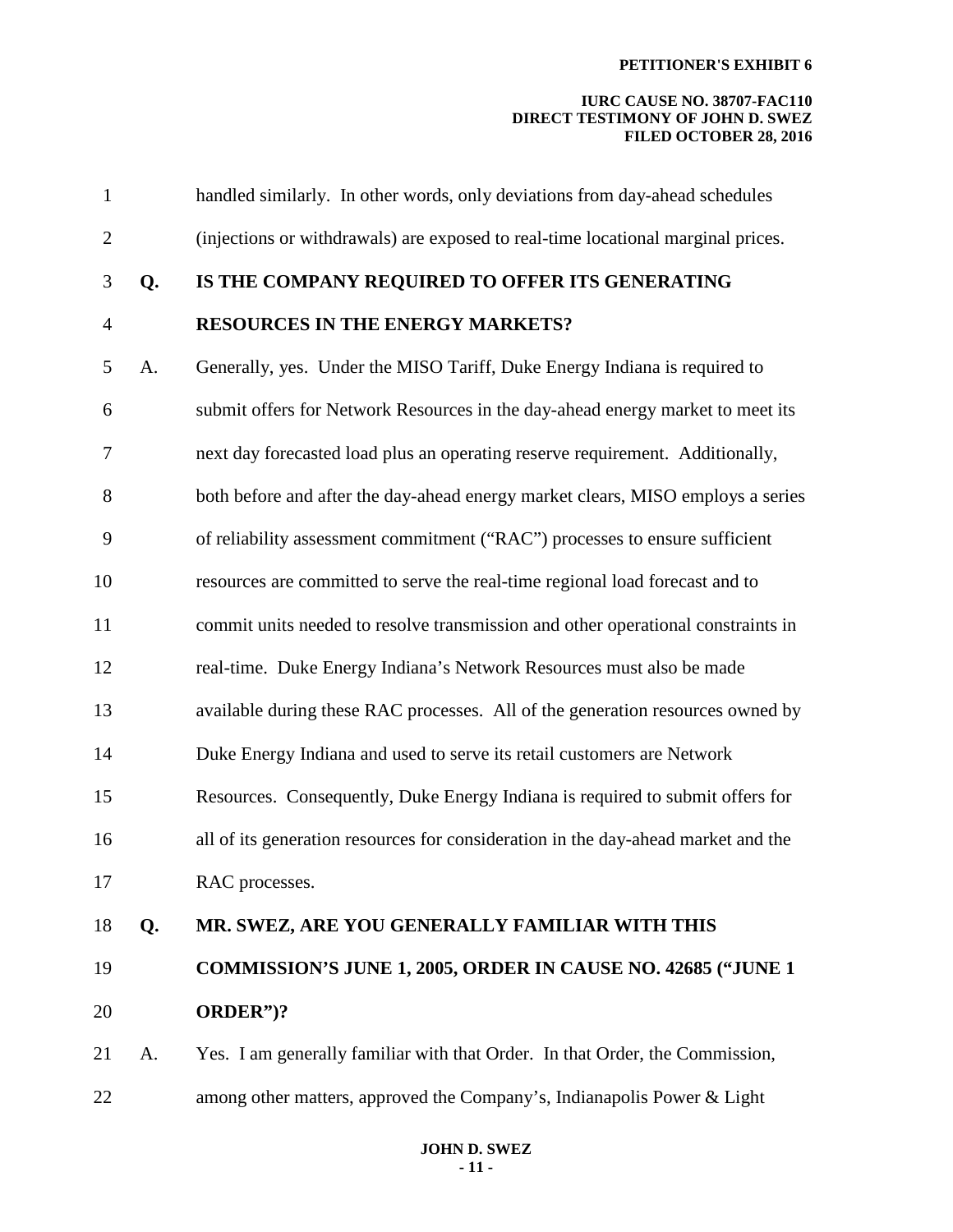| 1                                                                        |    | Company's, Vectren Energy Delivery of Indiana, Inc.'s and Northern Indiana                                                                                                                                                                                                                                                                                                                                                                                                  |
|--------------------------------------------------------------------------|----|-----------------------------------------------------------------------------------------------------------------------------------------------------------------------------------------------------------------------------------------------------------------------------------------------------------------------------------------------------------------------------------------------------------------------------------------------------------------------------|
| $\overline{2}$                                                           |    | Public Service Company's (collectively, the "Joint Petitioners") participation in                                                                                                                                                                                                                                                                                                                                                                                           |
| 3                                                                        |    | the Energy Markets. Specifically, the Commission stated:                                                                                                                                                                                                                                                                                                                                                                                                                    |
| $\overline{4}$<br>5<br>6<br>$\boldsymbol{7}$<br>$\,8\,$<br>9<br>10<br>11 |    | Based on the evidence presented, we find that Joint<br>Petitioners should be granted authority to participate in the<br>Midwest ISO Day 2 directed dispatch and Day 2 energy<br>markets as described in their testimony. We find that Joint<br>Petitioners' description of the considerations they will take<br>into account with respect to decisions involving self-<br>scheduling, generation offer curves, demand bidding and<br>the acquisition of FTRs is reasonable. |
| 12                                                                       |    | June 1 Order at page 13.                                                                                                                                                                                                                                                                                                                                                                                                                                                    |
| 13                                                                       | Q. | DO YOU BELIEVE THE COMPANY'S PARTICIPATION IN THE MISO-                                                                                                                                                                                                                                                                                                                                                                                                                     |
| 14                                                                       |    | DIRECTED DISPATCH DURING THE PERIOD AT ISSUE IN THIS                                                                                                                                                                                                                                                                                                                                                                                                                        |
| 15                                                                       |    | PROCEEDING WAS CONSISTENT WITH THE TESTIMONY                                                                                                                                                                                                                                                                                                                                                                                                                                |
| 16                                                                       |    | PRESENTED BY THE JOINT PETITIONERS IN CAUSE NO. 42685?                                                                                                                                                                                                                                                                                                                                                                                                                      |
| 17                                                                       | A. | Yes, I do.                                                                                                                                                                                                                                                                                                                                                                                                                                                                  |
| 18                                                                       | Q. | DO YOU BELIEVE THE COMPANY'S PARTICIPATION IN THE MISO-                                                                                                                                                                                                                                                                                                                                                                                                                     |
| 19                                                                       |    | DIRECTED DISPATCH DURING THE PERIOD AT ISSUE IN THIS                                                                                                                                                                                                                                                                                                                                                                                                                        |
| 20                                                                       |    | PROCEEDING CONSTITUTED REASONABLE EFFORTS TO                                                                                                                                                                                                                                                                                                                                                                                                                                |
| 21                                                                       |    | <b>GENERATE OR PURCHASE POWER OR BOTH TO SERVE ITS</b>                                                                                                                                                                                                                                                                                                                                                                                                                      |
| 22                                                                       |    | <b>RETAIL CUSTOMERS AT THE LOWEST FUEL COST REASONABLY</b>                                                                                                                                                                                                                                                                                                                                                                                                                  |
| 23                                                                       |    | <b>POSSIBLE?</b>                                                                                                                                                                                                                                                                                                                                                                                                                                                            |
| 24                                                                       | A. | Yes, I do.                                                                                                                                                                                                                                                                                                                                                                                                                                                                  |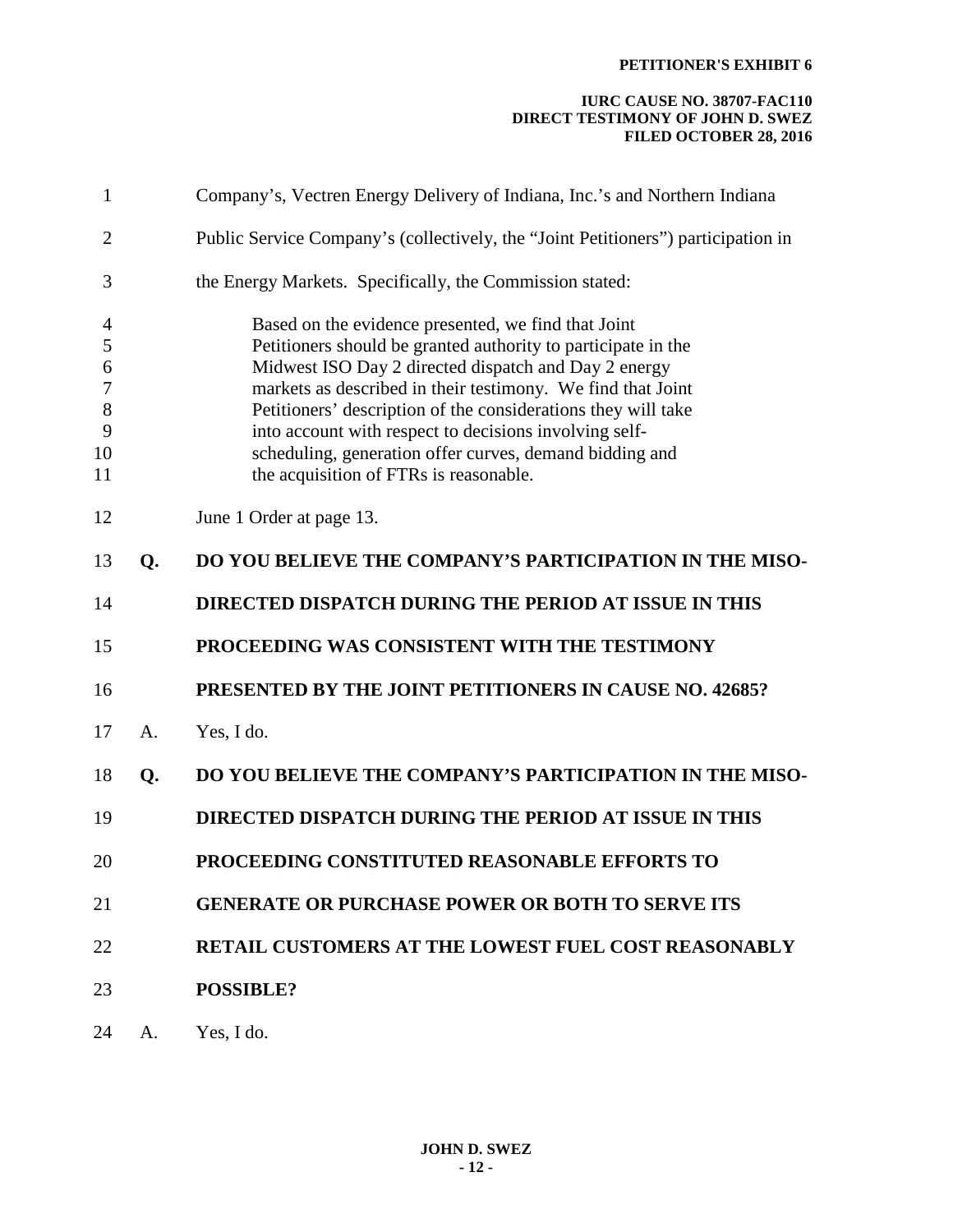| $\mathbf{1}$   |    | IV. ASSIGNMENT OF GENERATION RESOURCES                                            |
|----------------|----|-----------------------------------------------------------------------------------|
| $\overline{2}$ | Q. | MR. SWEZ, EARLIER YOU DESCRIBED HOW THE MISO TARIFF                               |
| 3              |    | <b>ENCOURAGES DUKE ENERGY INDIANA TO PARTICIPATE IN THE</b>                       |
| $\overline{4}$ |    | DAY-AHEAD ENERGY MARKET. IN YOUR VIEW, DOES THAT                                  |
| 5              |    | AFFECT THE MANNER IN WHICH GENERATING RESOURCES                                   |
| 6              |    | <b>SHOULD BE ASSIGNED?</b>                                                        |
| 7              | A. | Yes. The fact that participation in the day-ahead energy market is encouraged     |
| 8              |    | under the MISO Tariff supports Duke Energy Indiana's proposal to treat the        |
| 9              |    | markets as separate and distinct, which they are. In addition, there are a number |
| 10             |    | of other considerations that support Duke Energy Indiana's methodology for        |
| 11             |    | assigning generating resources subject to the Energy Markets. Those               |
| 12             |    | considerations include:                                                           |
| 13             |    | because the day-ahead and real-time Energy Markets are separate and distinct      |
| 14             |    | markets, participation in the day-ahead energy market creates separate and        |
| 15             |    | distinct financially binding obligations;                                         |
| 16             |    | day-ahead energy supply offers and demand bids will rarely perfectly match<br>ш   |
| 17             |    | real-time conditions; and                                                         |
| 18             |    | Duke Energy Indiana retail customers share in the net profits from the            |
| 19             |    | Company's non-native sales.                                                       |
| 20             | Q. | HOW DOES THE COMPANY ASSIGN GENERATION RESOURCES IN                               |
| 21             |    | LIGHT OF ITS PARTICIPATION IN THE DAY-AHEAD ENERGY                                |
| 22             |    | <b>MARKET?</b>                                                                    |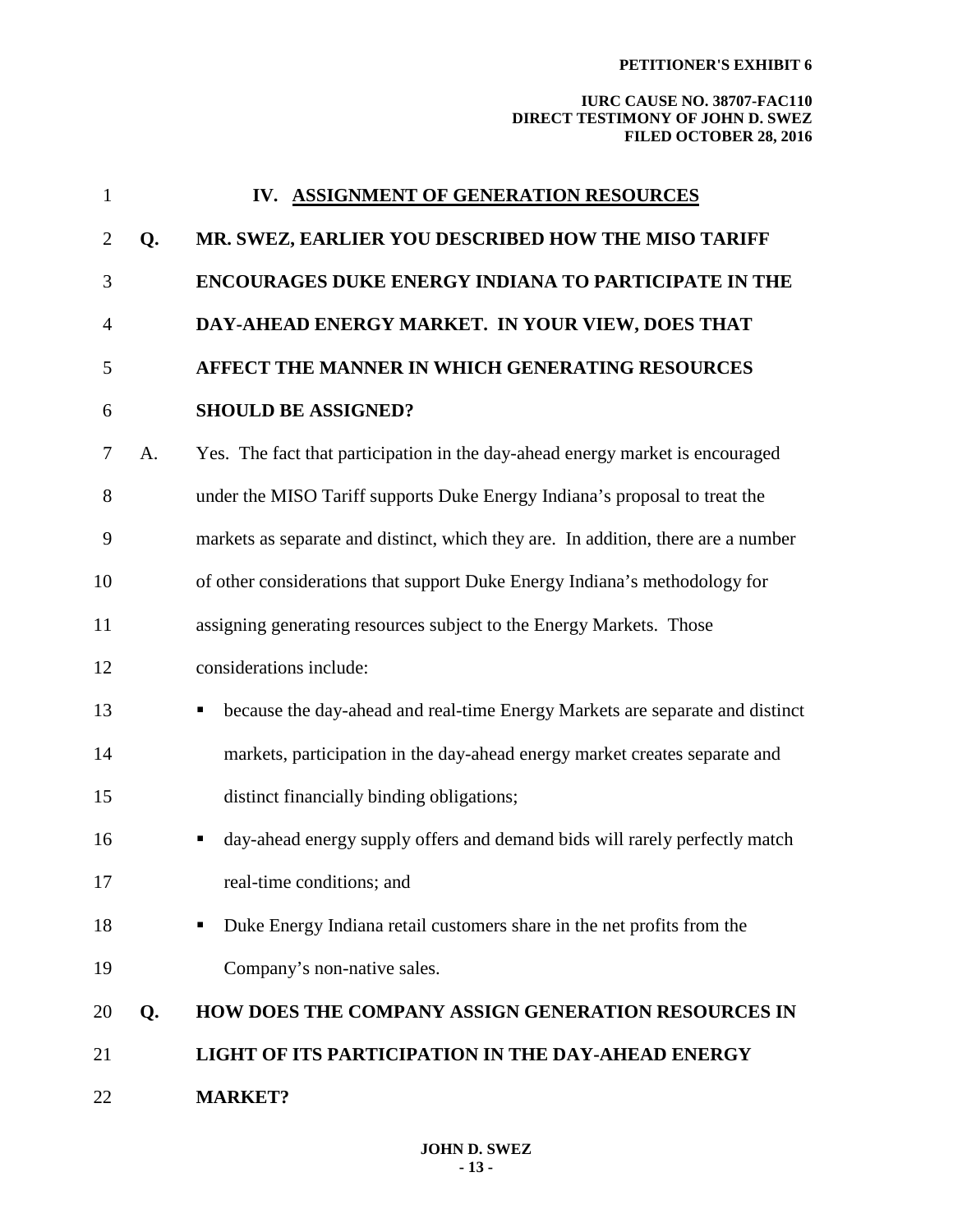| $\mathbf{1}$   | A. | The Company observes the following general rules to govern assignment of its          |
|----------------|----|---------------------------------------------------------------------------------------|
| $\overline{2}$ |    | generation resources in the Energy Markets:                                           |
| 3              |    | Day-ahead energy market                                                               |
| 4              |    | all expected load will be bid in the day-ahead energy market;<br>п                    |
| 5              |    | all available generation will be made available (offered or self-scheduled) in<br>ш   |
| 6              |    | the day-ahead energy market;                                                          |
| 7              |    | native load customers get first call on all available Company generation in the<br>п  |
| 8              |    | day-ahead energy market; and                                                          |
| 9              |    | commitments on generation that clear the day-ahead market in excess of<br>ш           |
| 10             |    | cleared demand bids for native load will be honored in real-time and will be          |
| 11             |    | treated as non-native sales, the net profits of which will be shared with retail      |
| 12             |    | customers pursuant to Standard Contract Rider No. 70.                                 |
| 13             |    | Real-time energy market                                                               |
| 14             |    | native load customers get first call on needed available generation that did not<br>Г |
| 15             |    | clear the day-ahead energy market;                                                    |
| 16             |    | real-time generation in excess of real-time native load will be treated as non-       |
| 17             |    | native sales, the net profits of which will be shared with retail customers           |
| 18             |    | pursuant to Standard Contract Rider No. 70;                                           |
| 19             |    | native load customers will pay actual fuel costs for Company generation that<br>п     |
| 20             |    | is assigned to serve them in real-time, including all generating units subject to     |
| 21             |    | unit testing, inspections or similar operational reasons related to reliability,      |
| 22             |    | plus other applicable charges and credits imposed under the MISO Tariff; and          |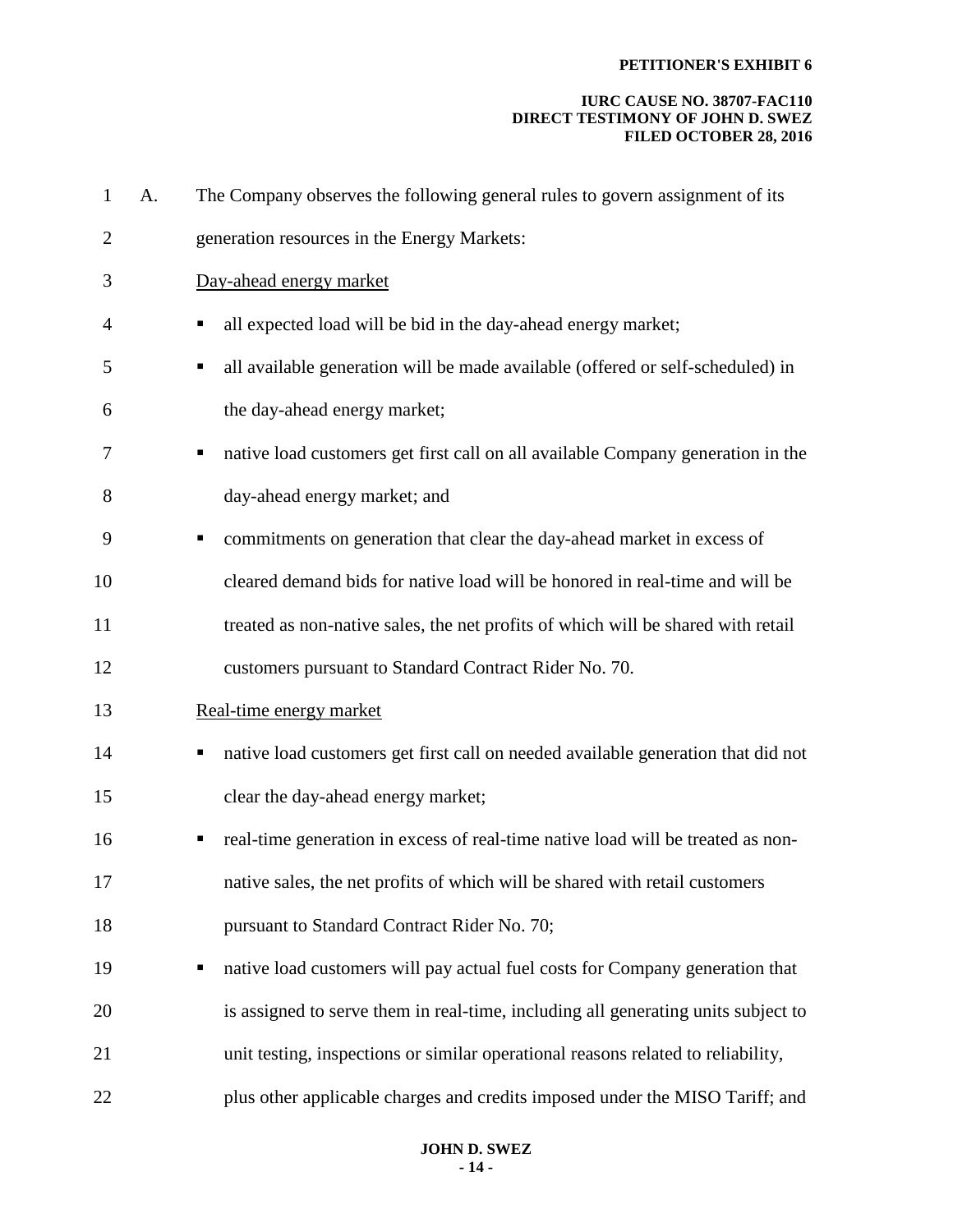| $\mathbf{1}$   |    | non-native sales will pay actual fuel costs for generation that is assigned to   |
|----------------|----|----------------------------------------------------------------------------------|
| $\overline{2}$ |    | non-native sales plus other applicable charges and credits imposed under the     |
| 3              |    | MISO Tariff.                                                                     |
| $\overline{4}$ | Q. | PLEASE DESCRIBE THE RAC PROCESSES IN MORE DETAIL.                                |
| 5              | A. | As the name implies, the RAC processes are intended to enhance reliability.      |
| 6              |    | There are three separate RAC processes that MISO may utilize to commit and       |
| $\overline{7}$ |    | schedule a unit for purposes of reliability: (1) prior to the submission of day- |
| 8              |    | ahead energy offers, if MISO believes a unit will be required for reliability    |
| 9              |    | purposes; (2) after the day-ahead energy market clears, if MISO believes         |
| 10             |    | sufficient capacity has not been committed to meet its load forecast, taking     |
| 11             |    | operational limitations of the transmission system into account; and (3) during  |
| 12             |    | real-time energy operations, if MISO believes a unit is required for reliability |
| 13             |    | purposes. MISO's RAC processes employ a security-constrained unit                |
| 14             |    | commitment algorithm intended to minimize the cost of committing the required    |
| 15             |    | capacity, including start-up, no-load and cost to operate at dispatch minimum.   |
| 16             |    | MISO guarantees that units committed during the RAC processes will receive at    |
| 17             |    | least their start-up, no-load and incremental costs (based on their offers).     |
| 18             | Q. | HOW ARE THE COSTS FOR UNITS COMMITTED AS A RESULT OF                             |
| 19             |    | THE RAC PROCESSES ALLOCATED FOR PURPOSES OF FAC                                  |
| 20             |    | PROCEEDINGS?                                                                     |
| 21             | A. | The Company proposed to economically stack units selected as a part of the RAC   |
| 22             |    | processes in Cause No. 38707-FAC69 S1, with the Make Whole payments              |
|                |    |                                                                                  |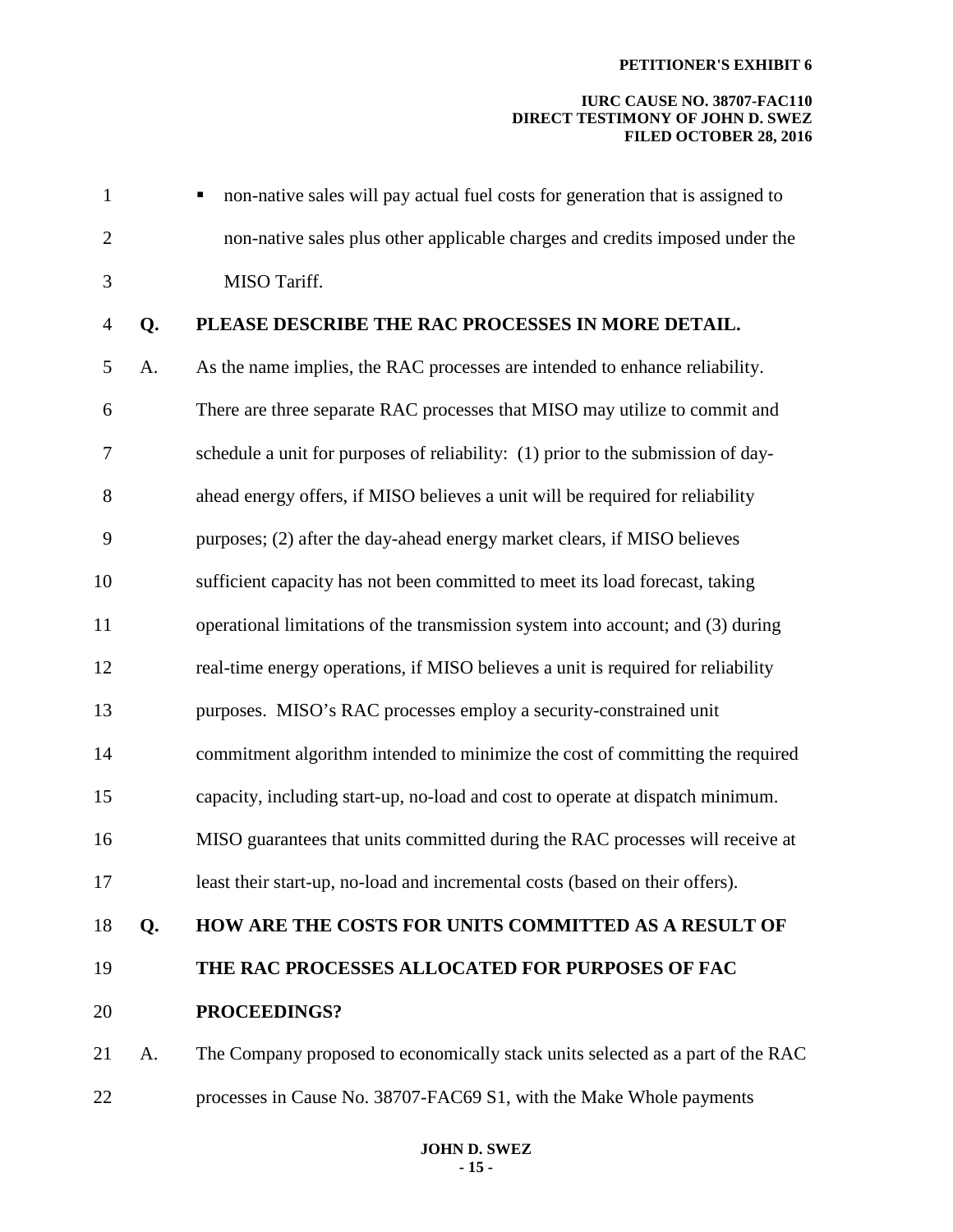| $\mathbf{1}$   |    | associated with the units following the allocation of the units. We implemented    |
|----------------|----|------------------------------------------------------------------------------------|
| $\overline{2}$ |    | that proposal in Cause No. 38707-FAC70 and this revised cost allocation            |
| 3              |    | procedure is ongoing.                                                              |
| $\overline{4}$ |    | V. UNIT OPERATING ISSUES                                                           |
| 5              | Q. | ARE THERE ANY NEW DEVELOPMENTS THAT ARE AFFECTING                                  |
| 6              |    | THE DISPATCH OF THE COMPANY'S UNITS?                                               |
| $\overline{7}$ | A. | Yes. Starting in late February 2012, the Company started applying a coal price     |
| 8              |    | decrement to the dispatch costs of Gibson 1-5, Wabash River 2-6, and Cayuga 1-2    |
| 9              |    | generating units to correctly reflect the economics of additional costs associated |
| 10             |    | with avoiding or reducing surplus coal inventories. To the extent that the price   |
| 11             |    | decrement results in units being dispatched that otherwise would not be, coal      |
| 12             |    | coming into the station is consumed, other potential costs are avoided, and        |
| 13             |    | customers ultimately benefit because higher cost alternatives to manage the        |
| 14             |    | inventory are avoided. With the price decrement in place, the Company initially    |
| 15             |    | saw a significant increase in generation output from these units. As the level of  |
| 16             |    | the coal price decrement has decreased over time, the impact of the decrement has  |
| 17             |    | lessened. In short, the price decrement is working as designed. It should be noted |
| 18             |    | that on specific hours and days, the price decrement will have no impact on the    |
| 19             |    | commitment and dispatch of the Company's generating units because the unit in      |
| 20             |    | question was already economic without application of the price decrement. In       |
| 21             |    | other words, the price decrement does not make a difference under certain          |
| 22             |    | circumstances.                                                                     |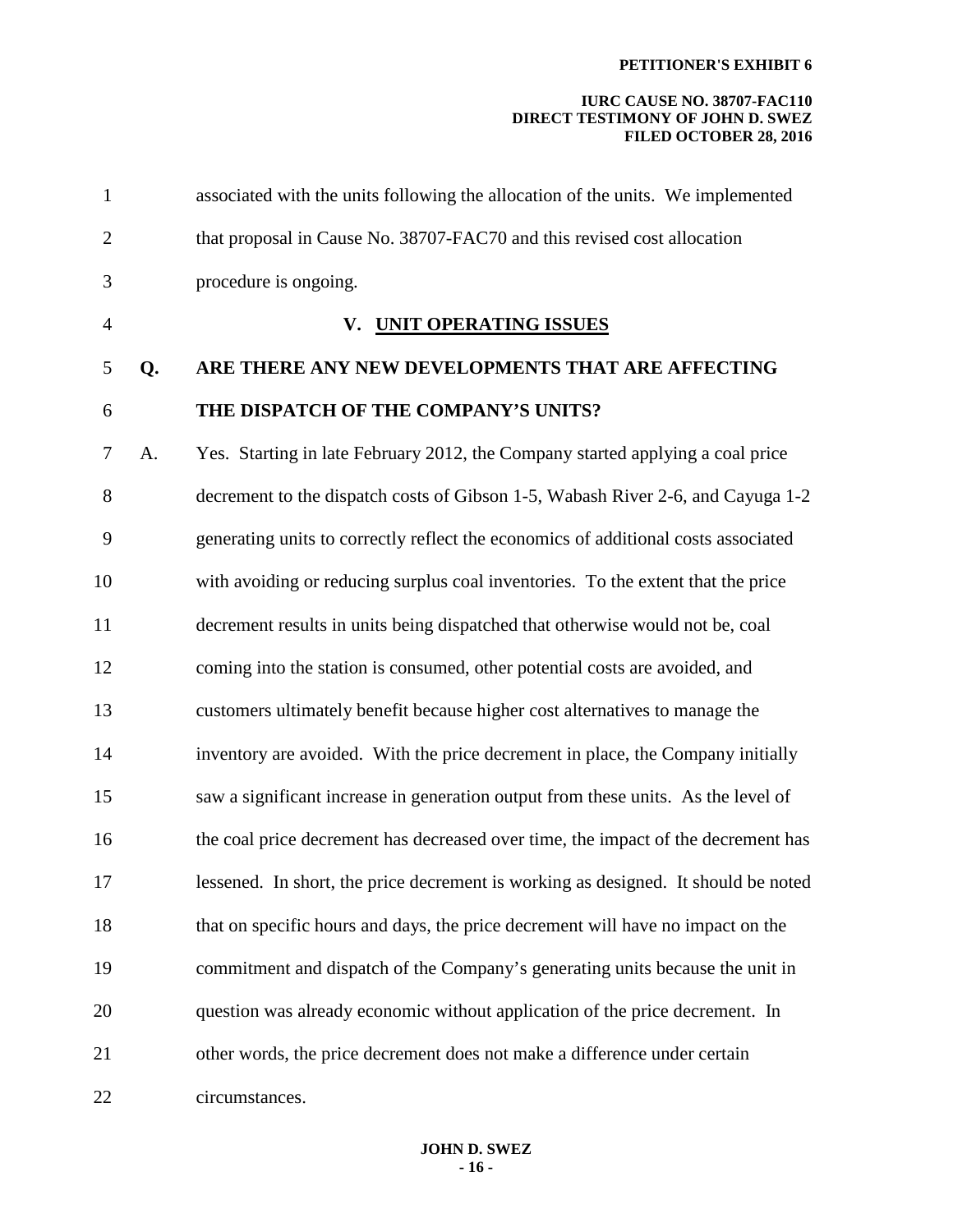| $\mathbf{1}$   | Q. | IN THE COMMISSION'S OCTOBER 30, 2013 ORDER IN CAUSE NO.                            |
|----------------|----|------------------------------------------------------------------------------------|
| $\overline{2}$ |    | 38707 FAC 96, THE COMMISSION ORDERED DUKE ENERGY                                   |
| 3              |    | <b>INDIANA TO PRESENT THE INPUTS TO ITS CALCULATION OF THE</b>                     |
| 4              |    | <b>COAL PRICE DECREMENT APPLICABLE TO EACH FAC FILING AS</b>                       |
| 5              |    | SUPPORT FOR THE REASONABLENESS OF ITS PRICING. ARE YOU                             |
| 6              |    | PROVIDING THESE INPUTS WITH YOUR TESTIMONY?                                        |
| 7              | A. | Yes. Petitioner's Confidential Exhibit 6-A provides the coal stacks for the time   |
| 8              |    | period June through August 2016.                                                   |
| 9              | Q. | DOES THE COMPANY PLAN TO KEEP THE COAL PRICE                                       |
| 10             |    | DECREMENT PROCESS IN PLACE THROUGH THE END OF 2016?                                |
| 11             | A. | Yes. The Company continues to forecast its coal inventory position as part of the  |
| 12             |    | normal course of business.                                                         |
| 13             | Q. | ARE THERE ANY OTHER DEVELOPMENTS THAT COULD AFFECT                                 |
| 14             |    | THE DISPATCH OF THE COMPANY'S UNITS?                                               |
| 15             | A. | On September 7, 2016, the EPA finalized an update to the Cross-State Air           |
| 16             |    | Pollution Rule (CSAPR) as it relates to the 2017 and forward Ozone Seasons.        |
| 17             |    | Ozone season emissions are measured from May 1 through September 30 of every       |
| 18             |    | year. The update rule substantially reduced Seasonal NOX allowance allocations     |
| 19             |    | for the Company as compared to 2016 allocations and reduced other affected         |
| 20             |    | states allocations similarly. These allocation reductions may strengthen wholesale |
| 21             |    | market prices for allowances and consequently increase the dispatch costs of       |
| 22             |    | many of Duke Energy Indiana's generating units. This update rule may also          |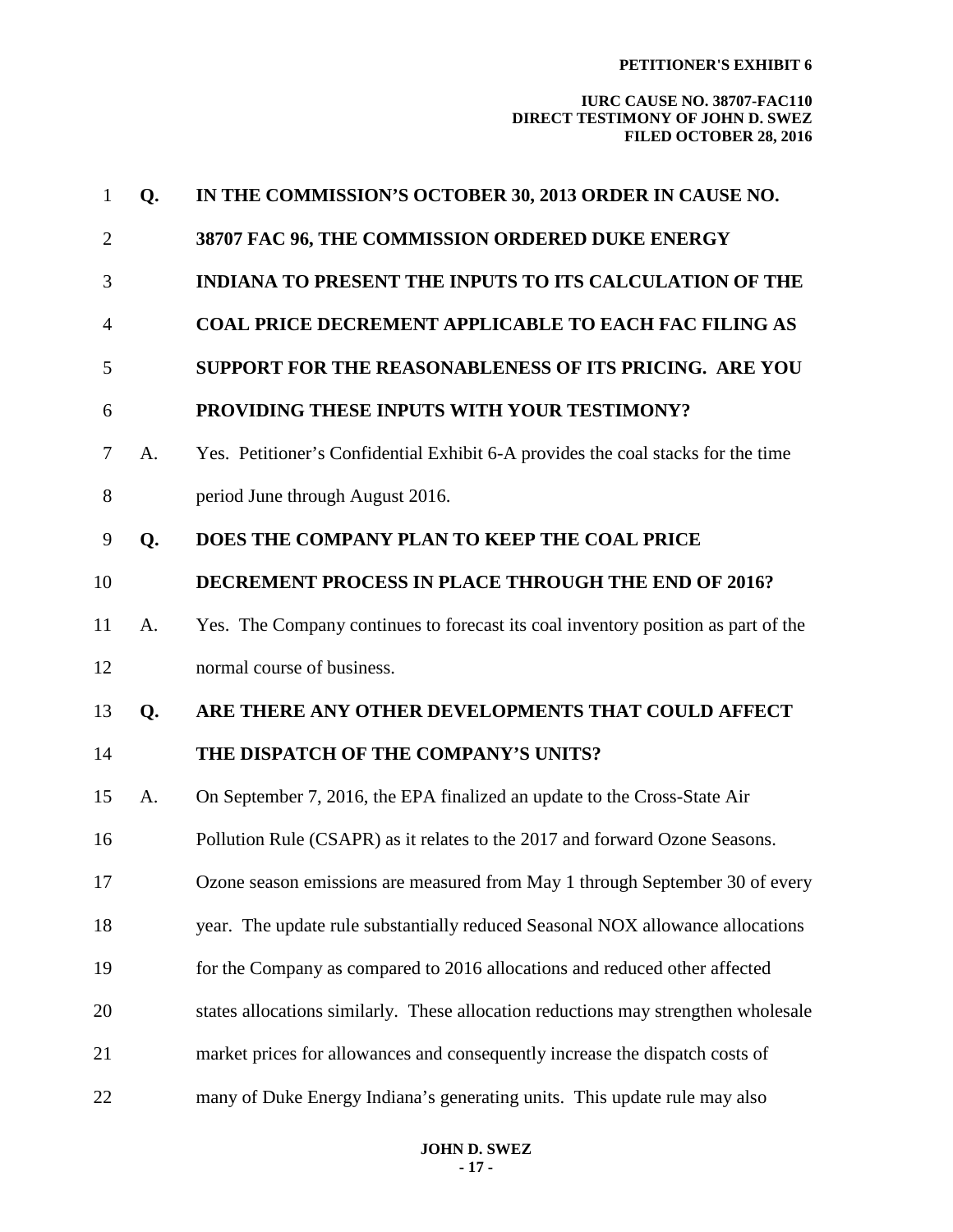| $\mathbf{1}$   |    | cause other changes to the Company's generating units, including exploring            |
|----------------|----|---------------------------------------------------------------------------------------|
| $\overline{2}$ |    | methods to further reduce NOx emissions as well as operational changes.               |
| 3              |    | On June 29, 2015, the United States Supreme Court remanded, without                   |
| $\overline{4}$ |    | vacatur, the Environmental Protection Agency's ("EPA") Mercury and Air Toxics         |
| 5              |    | Standards ("MATS") back to the D. C. Circuit Court. The D.C. Circuit Court            |
| 6              |    | ordered on December 15, 2015 that the MATS rules will remain in effect while          |
| 7              |    | the EPA works on a final cost finding. The court noted in the order that the EPA      |
| 8              |    | "has represented that it is on track to issue a final finding" to address the Supreme |
| 9              |    | Court's concern that cost was a necessary consideration when deciding to regulate     |
| 10             |    | mercury emissions from power plants. The EPA's final supplemental finding was         |
| 11             |    | delivered to the D. C. Circuit court on April 15, 2016 and then published in the      |
| 12             |    | Federal Register on April 25, 2016. A coal mining company sued the EPA after          |
| 13             |    | the supplemental finding was published on April 25. The courts have yet to rule       |
| 14             |    | on the lawsuit. Emission allowance prices have not changed materially and             |
| 15             |    | continue to constitute a relatively small portion of the overall variable cost of a   |
| 16             |    | fossil generation unit.                                                               |
| 17             | Q. | IN THE COMMISSION'S DECEMBER 28, 2011 ORDER IN CAUSE NO.                              |
| 18             |    | 38707 FAC90, THE COMMISSION ORDERED DUKE ENERGY                                       |
| 19             |    | <b>INDIANA TO DISCUSS IN FUTURE FAC PROCEEDINGS MAJOR</b>                             |
| 20             |    | <b>FORCED OUTAGES OF UNITS OF 100 MW OR MORE LASTING</b>                              |
| 21             |    | MORE THAN 100 HOURS. WERE THERE ANY SUCH OUTAGES                                      |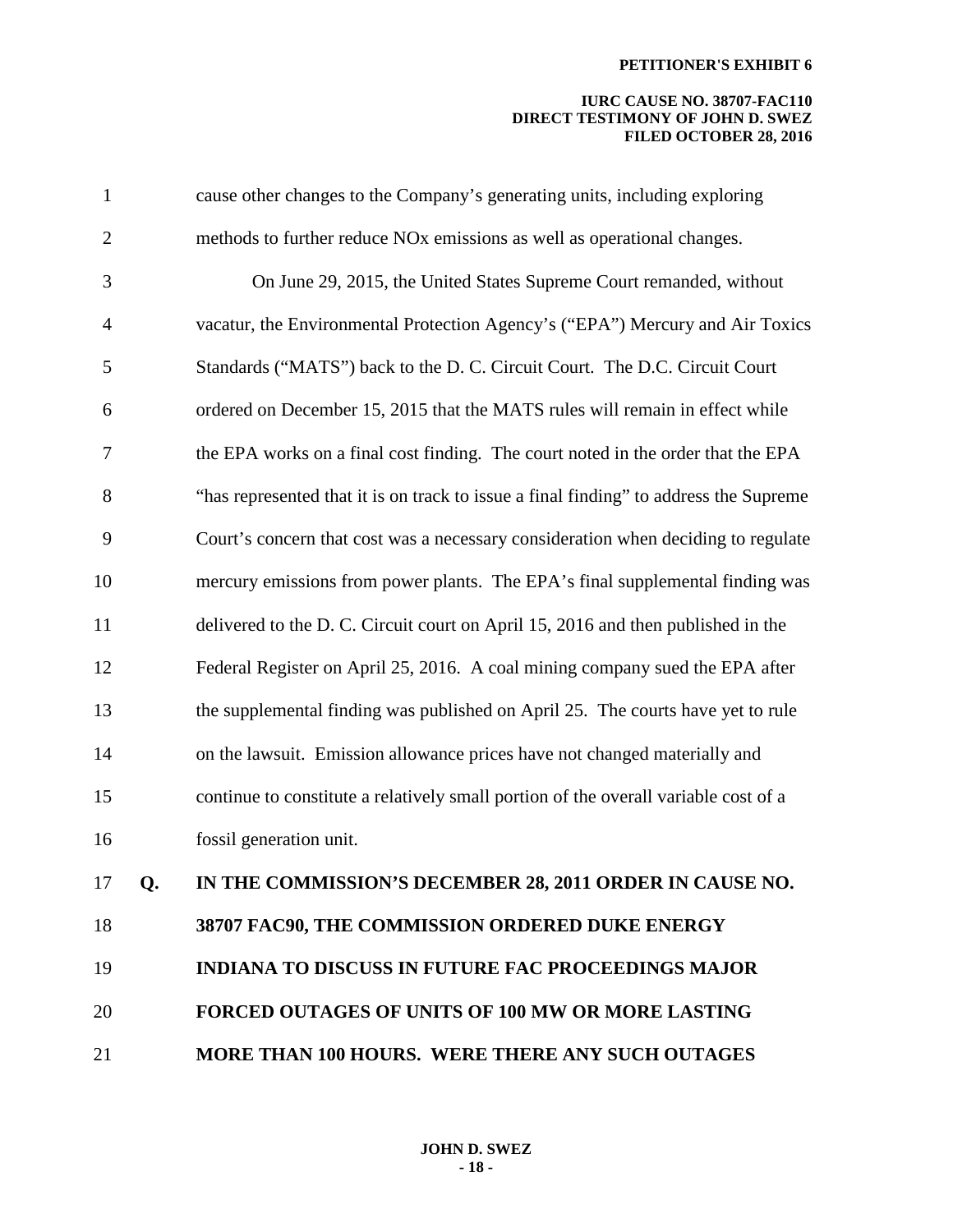| $\mathbf{1}$   |    | OCCURRING DURING THIS REPORTING PERIOD, JUNE THROUGH                                |
|----------------|----|-------------------------------------------------------------------------------------|
| $\overline{2}$ |    | <b>AUGUST 2016?</b>                                                                 |
| 3              | A. | Yes. An outage occurred with Gibson 5 starting at 18:36 on August 25, 2016 and      |
| $\overline{4}$ |    | ending at 14:00 on September 2, 2016. During the unit shutdown, generator bus       |
| 5              |    | ground alarms occurred. Once the outage work began, the generator was tested        |
| 6              |    | and no issues were found. However, a standoff insulator on the isolated phase bus   |
| 7              |    | was found faulty after additional testing and was replaced. The unit then returned  |
| 8              |    | to an available status on September 2.                                              |
| 9              |    | Finally, Cayuga 1 was forced off-line at 20:52 on August 30, 2016.                  |
| 10             |    | Although this outage is greater than 100 hours in length, it occurred primarily     |
| 11             |    | after the end of the June to August reporting period so it will be discussed in the |
| 12             |    | next scheduled fuel adjustment clause proceeding.                                   |
| 13             | Q. | PLEASE PROVIDE AN UPDATE REGARDING WABASH RIVER                                     |
| 14             |    | STATION UNITS 6 AND 7.                                                              |
| 15             | A. | As previously discussed, Wabash River Unit 6 had a one-year MATS rule               |
| 16             |    | extension until April 15, 2016, after which time the unit suspended operation. As   |
| 17             |    | the Commission is aware, Duke Energy Indiana had been evaluating the potential      |
| 18             |    | to convert Wabash River 6 to natural gas fuel. The Company decided not to           |
| 19             |    | pursue this, and on June 7, 2016, Duke Energy Indiana submitted an Attachment       |
| 20             |    | Y notification to MISO requesting a decommissioning and retirement date of          |
| 21             |    | December 7, 2016 for Wabash River 6 (318 MW) as well as the Wabash River 7          |
| 22             |    | (8 MW) diesel units. MISO studied the decommissioning request and on                |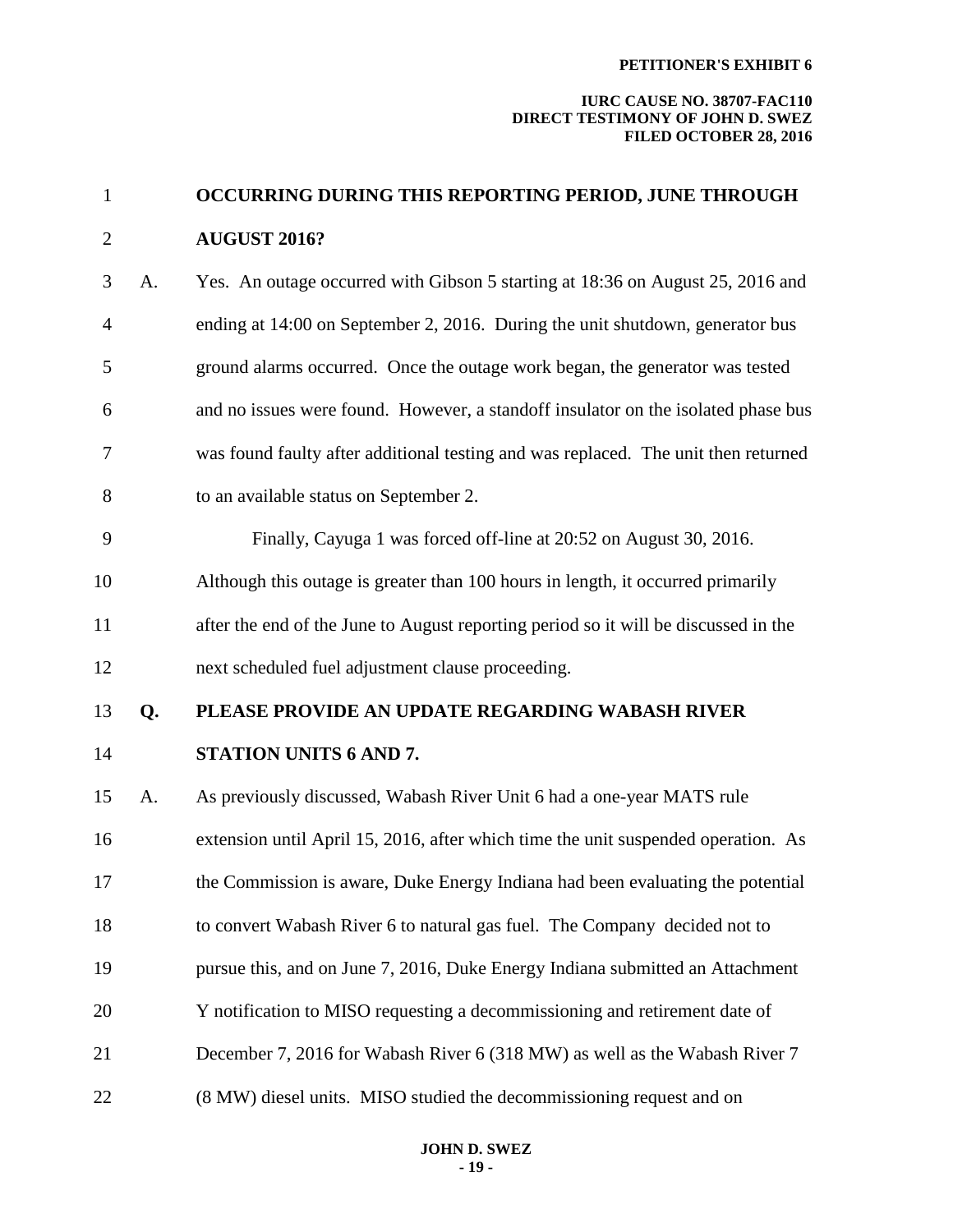| $\mathbf{1}$ |    | September 12, 2016 approved the requested date for Wabash River 6 and also       |
|--------------|----|----------------------------------------------------------------------------------|
| $\mathbf{2}$ |    | determined that MISO approval was not needed for Wabash River 7 due to the       |
| 3            |    | fact that it is a behind the meter resource. Both units are planned to retire on |
| 4            |    | December 7, 2016.                                                                |
| 5            | Q. | IN THE COMMISSION'S SEPTEMBER 26, 2012 ORDER IN CAUSE NO.                        |
| 6            |    | 38707 FAC93, THE COMMISSION ORDERED DUKE ENERGY                                  |
| 7            |    | <b>INDIANA TO PROVIDE AN UPDATE IN THIS PROCEEDING ON THE</b>                    |
| 8            |    | NEGATIVE LMP SITUATION WITH BENTON COUNTY WIND FARM.                             |
| 9            |    | WILL YOU PLEASE DESCRIBE THIS SITUATION AND PROVIDE THE                          |
| 10           |    | <b>REQUESTED UPDATE?</b>                                                         |
| 11           | A. | Starting in 2012, during various times primarily in the spring, fall, and winter |
| 12           |    | seasons, Benton County Wind Farm ("BCWF") received persistent negative day-      |
| 13           |    | ahead and real-time LMP's at the generator node. During this time, BCWF was      |
| 14           |    | registered at MISO as an Intermittent Resource, which means it had no ability to |
| 15           |    | be committed or decommitted by, or follow the setpoint instructions of, MISO     |
| 16           |    | during normal energy market operations. MISO did have the ability to curtail the |
| 17           |    | output of the units, however, through manual curtailment. Due to the nature of   |
| 18           |    | the contractual arrangement between the Company and BCWF and the way MISO        |
| 19           |    | treated offers from Intermittent Resources, the offer made by the Company to     |
| 20           |    | MISO for this generator was equal to the day-ahead forecast of the anticipated   |
| 21           |    | energy from the facility. The Company set the unit minimum and maximum           |
| 22           |    | loading equal to the forecasted generation amount, and, in addition, used a      |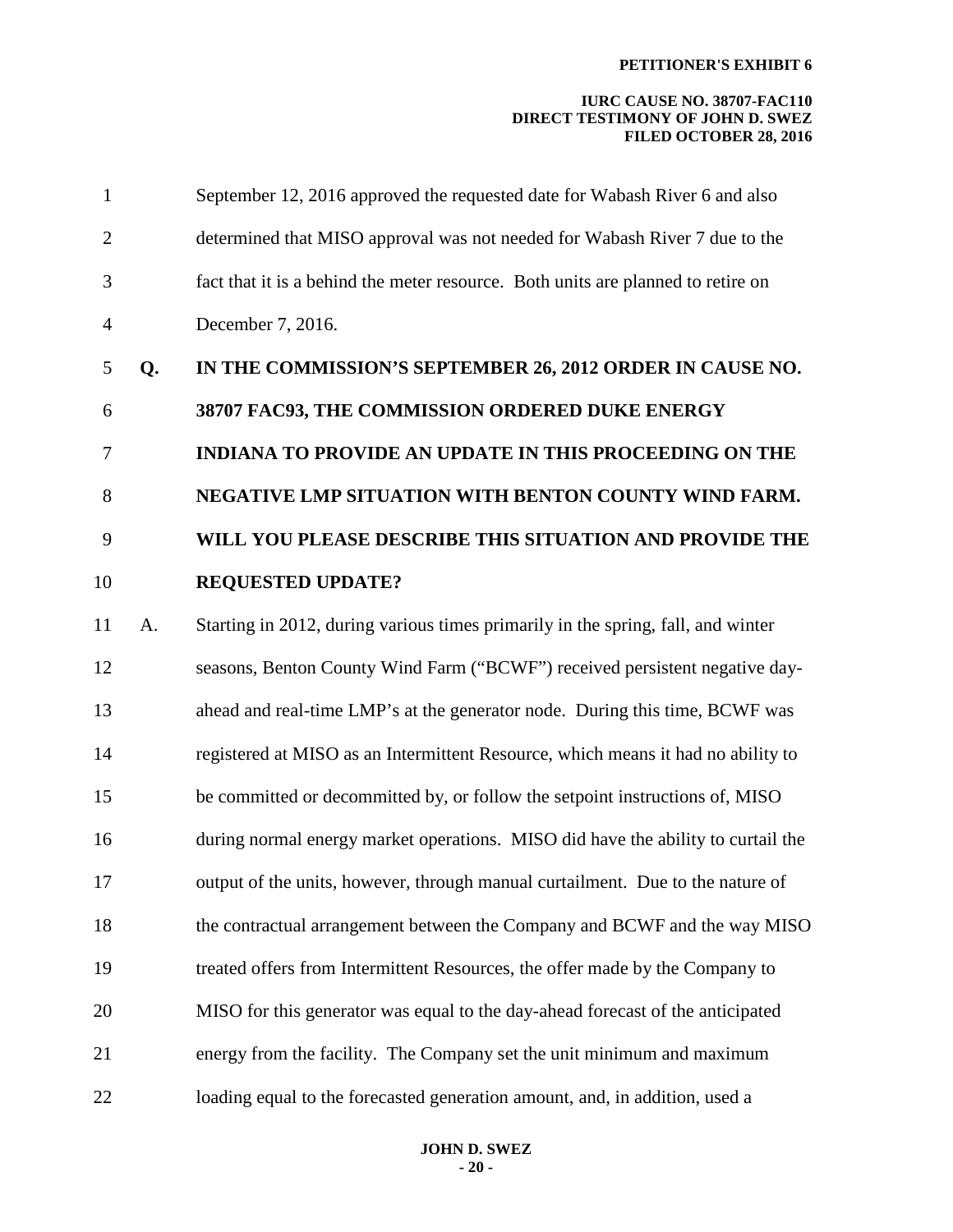| $\mathbf{1}$   | commitment status of must-run, meaning that MISO cleared the generator at any      |
|----------------|------------------------------------------------------------------------------------|
| $\mathbf{2}$   | LMP, positive or negative, in the day-ahead market. As a result, negative revenue  |
| 3              | (meaning that payments must be made to send the power into the MISO system)        |
| $\overline{4}$ | was sometimes received by this generator in the day-ahead markets. Because the     |
| 5              | unit was an intermittent unit, the unit had no ability to be dispatched up or down |
| 6              | and, as a result, no offer was made in the real-time market. Thus, it was possible |
| $\tau$         | to receive negative revenue in the real-time market as well if generation from the |
| 8              | unit was greater than the day-ahead award and real-time LMPs were negative.        |
| 9              | MISO's creation of the Dispatchable Intermittent Resource ("DIR")                  |
| 10             | construct was designed to allow MISO to better manage the output of intermittent   |
| 11             | resources, thereby allowing for better management of congestion in certain areas,  |
| 12             | such as where Benton County Wind Farm is located. On March 1, 2013, Benton         |
| 13             | County Wind Farm began operation as a DIR, as required by MISO. Although it        |
| 14             | appears that the DIR construct is giving MISO additional tools to manage           |
| 15             | congestion at Benton County Wind Farm, negative LMPs at times do continue to       |
| 16             | be observed.                                                                       |
| 17             | On June 17, 2013, the Company received an invoice for payment from                 |
| 18             | Benton County Wind Farm for March, April, and May 2013 liquidated damages          |
| 19             | for production that was not generated. The Company disputed this invoice and, as   |
| 20             | a result, did not issue payment or include the invoice in any FAC proceeding. In   |
| 21             | accordance with provisions of the contract, the Company and Benton County          |
| 22             | Wind Farm had negotiations regarding this invoice and other issues pertaining to   |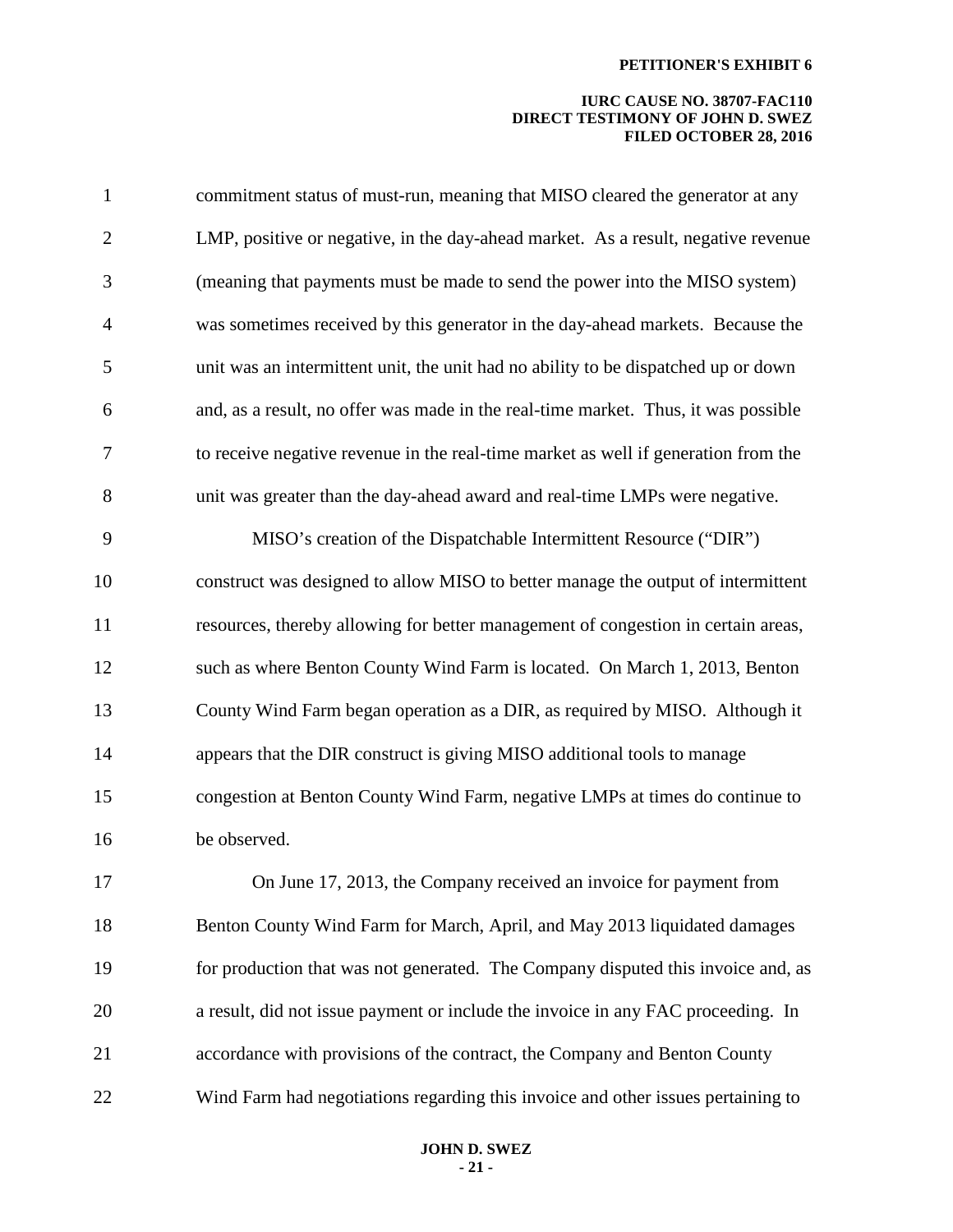## **IURC CAUSE NO. 38707-FAC110 DIRECT TESTIMONY OF JOHN D. SWEZ FILED OCTOBER 28, 2016**

| 19             | Q. | PLEASE PROVIDE AN UPDATE ON THE EDWARDSPORT IGCC                                 |
|----------------|----|----------------------------------------------------------------------------------|
| 18             |    | has been issued at this time.                                                    |
| 17             |    | argument was heard in the $7th$ Circuit Court on February 26, 2016. No decision  |
| 16             |    | reached as a result of this effort. The appeal was then fully briefed and oral   |
| 15             |    | parties participated in a court-ordered settlement conference. No settlement was |
| 14             |    | Wind Farm filed a notice of appeal. As required in the appeal process, both      |
| 13             |    | damages for production that was not generated. On July 30, 2015, Benton County   |
| 12             |    | from Benton County Wind Farm for March, April, and May 2013 liquidated           |
| 11             |    | Company is not required to nor has plans to pay the invoice (discussed above)    |
| 10             |    | Wind Farm for power not actually generated and delivered. As a result, the       |
| 9              |    | Company's favor on all remaining claims, no payment is owed to Benton County     |
| 8              |    | was found to be reasonable. Because the Court entered judgment in the            |
| 7              |    | found the PPA was not a take or pay contract and that the Company's supply offer |
| 6              |    | judgment on behalf of Duke Energy Indiana in the case, meaning that the Court    |
| 5              |    | scheduled for August 2015, however, in early July the court entered summary      |
| $\overline{4}$ |    | its contract with the wind farm (Case No. 113CV1984SEBTAB). A trial was          |
| 3              |    | for the Southern District of Indiana, alleging that Duke Energy Indiana breached |
| $\mathbf{2}$   |    | Farm filed a lawsuit against Duke Energy Indiana in United States District Court |
| $\mathbf{1}$   |    | operation under the MISO DIR. On December 16, 2013, Benton County Wind           |

20 **GENERATING STATION.** 

21 A. The station experienced strong generation performance this summer. In 22 particular, during June 2016, the station produced the  $5<sup>th</sup>$  most generation and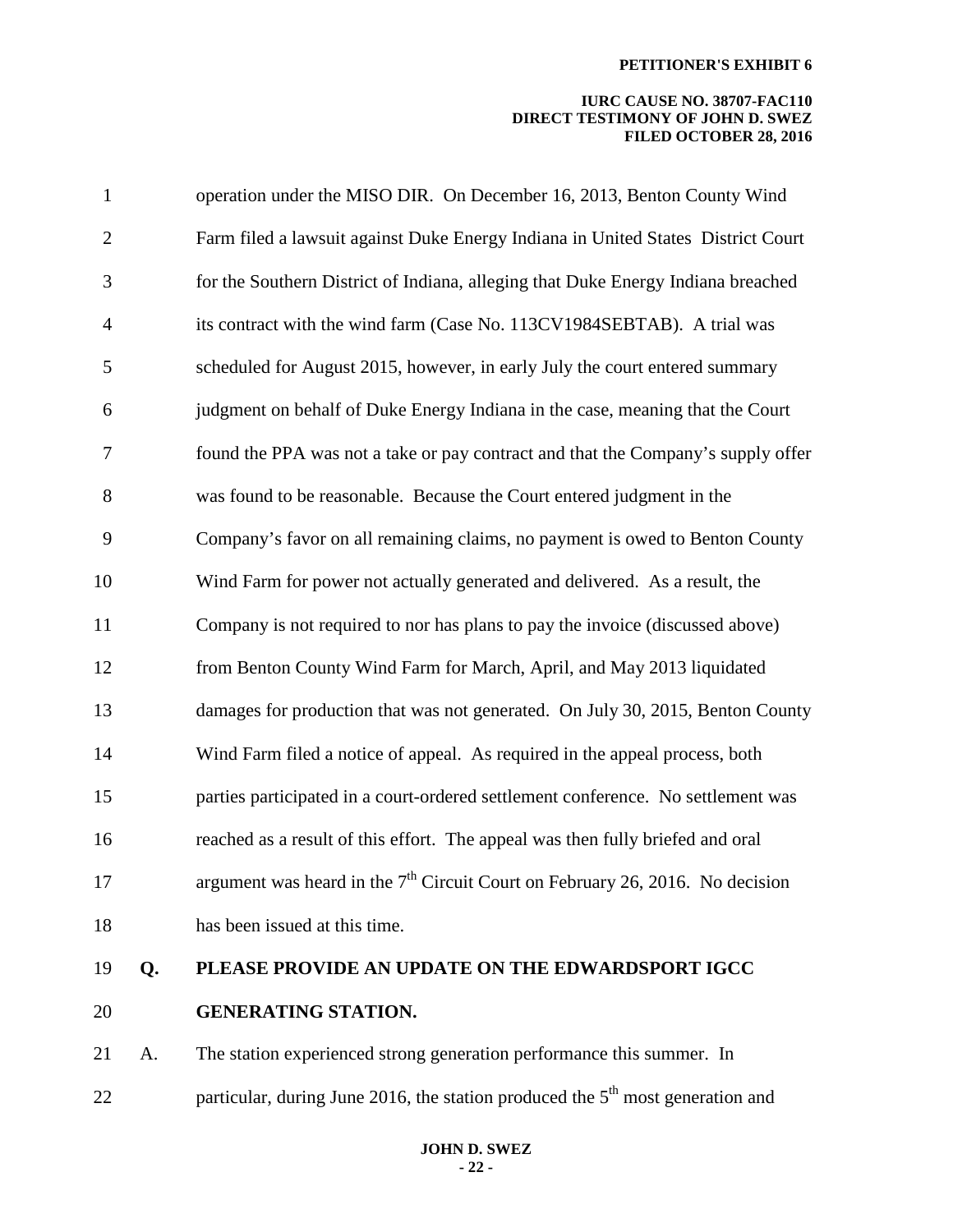| $\mathbf{1}$   |    | during August 2016, the station produced the most generation in any month since    |
|----------------|----|------------------------------------------------------------------------------------|
| $\overline{2}$ |    | commercial operation began.                                                        |
| 3              | Q. | PLEASE DESCRIBE THE OFFER THAT IS BEING MADE FOR                                   |
| $\overline{4}$ |    | EDWARDSPORT IGCC.                                                                  |
| 5              | A. | When the unit's gasifiers are available or operating, Edwardsport is being offered |
| 6              |    | with a commitment status of must-run with the unit's parameters outlined for       |
| 7              |    | MISO, as is typically the case with other Duke Energy Indiana large coal           |
| 8              |    | generating units. Edwardsport has followed MISO's dispatch direction between       |
| 9              |    | the minimum and maximum capability of the unit during this time. In addition,      |
| 10             |    | during times when syngas is not available and the station is available on natural  |
| 11             |    | gas operation, the unit will typically be offered to MISO with a commitment        |
| 12             |    | status of economic and can be committed and dispatched at MISO's discretion.       |
| 13<br>14       |    | VI. ENERGY AND ANCILLARY SERVICES MARKETS CHARGES AND<br><b>CREDITS</b>            |
| 15             | Q. | PLEASE EXPLAIN YOUR UNDERSTANDING OF THE JUNE 1 ORDER                              |
| 16             |    | AS IT RELATES TO THE CHARGES AND CREDITS OF THE ENERGY                             |
| 17             |    | <b>MARKETS THAT CAN BE INCLUDED IN FUEL COST ADJUSTMENT</b>                        |
| 18             |    | PROCEEDINGS.                                                                       |
| 19             | A. | On page 34 of the June 1 Order, the Commission found that costs incurred as a      |
| 20             |    | result of participating in the Energy Markets, including charges and credits       |
| 21             |    | imposed under the MISO Tariff, fall into two broad categories: fuel costs and      |
| 22             |    | non-fuel costs. With respect to fuel costs, the Commission stated on page 36,      |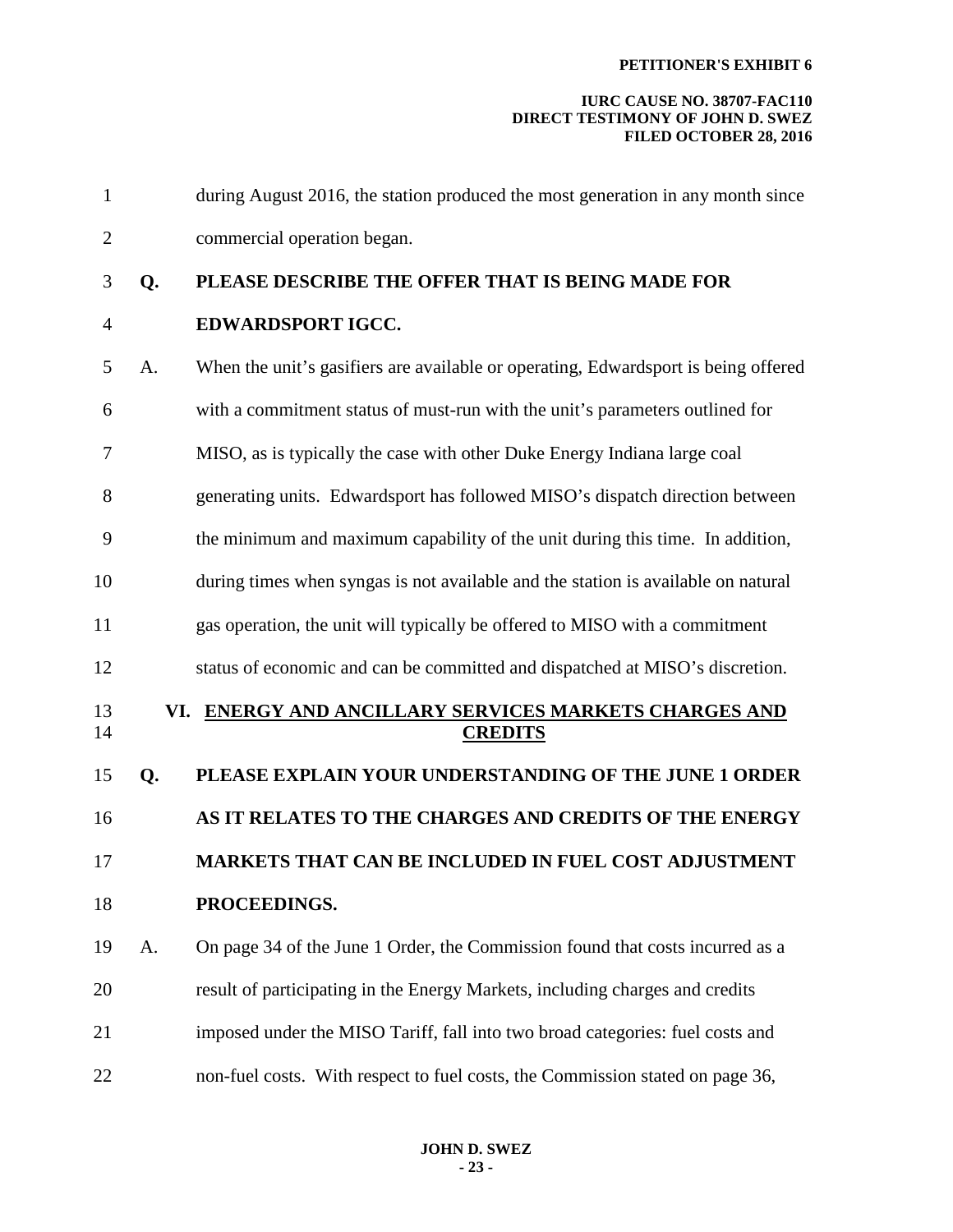| $\mathbf{1}$   |    | "[t]he charges and credits assigned to the Joint Petitioners in the Midwest ISO   |
|----------------|----|-----------------------------------------------------------------------------------|
| $\overline{2}$ |    | Day-ahead and Real-time markets are in essence the cost of power to reliably      |
| 3              |    | meet the needs of their loads." On page 37 of the June 1 Order, the Commission    |
| 4              |    | further delineated certain Energy Markets charges and credits imposed under the   |
| 5              |    | MISO Tariff that should be included in the cost of fuel in quarterly fuel cost    |
| 6              |    | proceedings as follows:                                                           |
| 7              |    | FTR congestion costs;<br>п                                                        |
| 8              |    | FTR congestion credits;                                                           |
| 9              |    | FTR auction settlements;                                                          |
| 10             |    | virtual bids and offers in the day-ahead market which are used for hedging<br>п   |
| 11             |    | jurisdictional load;                                                              |
| 12             |    | day-ahead recovery of unit commitment costs;<br>п                                 |
| 13             |    | excess congestion charge fund credit;                                             |
| 14             |    | real-time marginal losses surplus credit;<br>п                                    |
| 15             |    | RAC recovery of unit commitment costs;                                            |
| 16             |    | marginal losses surplus credit; and<br>п                                          |
| 17             |    | inadvertent energy charge or credit.                                              |
| 18             | Q. | WHAT ENERGY MARKETS CHARGES AND CREDITS HAS THE                                   |
| 19             |    | <b>COMPANY INCLUDED IN ITS CURRENT FUEL COST ADJUSTMENT</b>                       |
| 20             |    | <b>FILING?</b>                                                                    |
| 21             | A. | Consistent with the June 1 Order, Duke Energy Indiana has included in this filing |
| 22             |    | the Energy Markets charges and credits that are incurred as a cost of reliably    |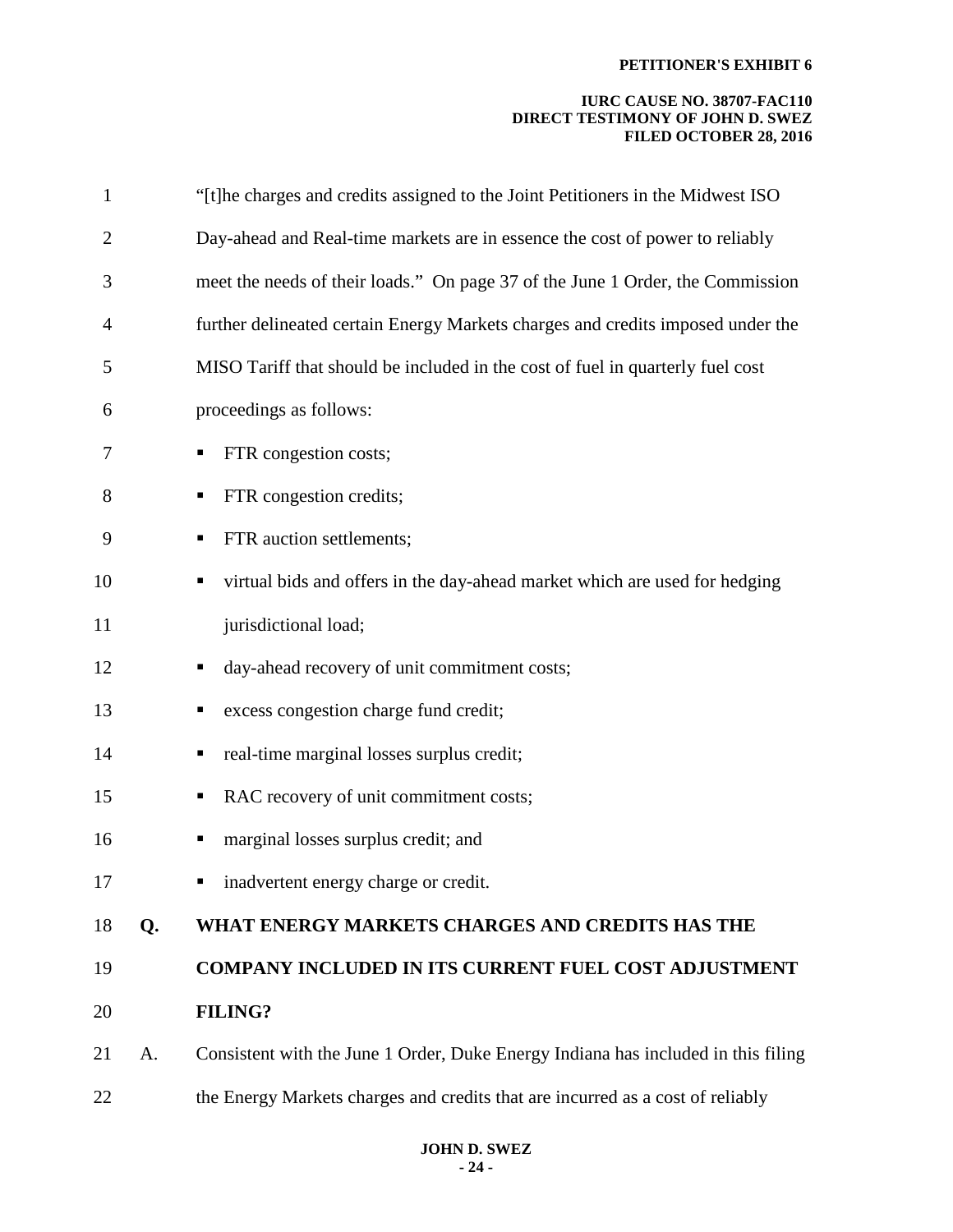## **IURC CAUSE NO. 38707-FAC110 DIRECT TESTIMONY OF JOHN D. SWEZ FILED OCTOBER 28, 2016**

| $\mathbf{1}$   |    | meeting the power needs of Duke Energy Indiana's load, including: (1) Energy       |
|----------------|----|------------------------------------------------------------------------------------|
| $\overline{2}$ |    | Markets charges and credits associated with Duke Energy Indiana's own              |
| 3              |    | generation and bilateral purchases that were used to serve retail load;            |
| $\overline{4}$ |    | (2) purchases from MISO at the full LMP at Duke Energy Indiana's load zone; (3)    |
| 5              |    | other Energy Markets charges and credits included in the list on page 37 of the    |
| 6              |    | June 1 Order; and (4) credits and charges related to auction revenue rights        |
| 7              |    | ("ARRs") and Schedule 27 and 27-A.                                                 |
| 8              | Q. | IN THE COMPANY'S PRIOR FAC PROCEEDINGS YOU DISCUSSED                               |
| 9              |    | THE NEW AND MODIFIED CHARGE TYPES UNDER ASM. ARE ASM                               |
| 10             |    | <b>CHARGES OR CREDITS INCLUDED IN THIS PROCEEDING?</b>                             |
| 11             | A. | Yes. The Commission authorized the Company and the other Joint Petitioners in      |
| 12             |    | its Phase II Order issued on June 30, 2009 in Cause No. 43426 to recover its costs |
| 13             |    | and credit revenues related to ASM. Accordingly, the Company has included          |
| 14             |    | various ASM charges and credits in this proceeding, consistent with that order, as |
| 15             |    | well as appropriate period adjustments.                                            |
| 16             |    | VII. CONCLUSION                                                                    |
| 17             | Q. | DOES THIS CONCLUDE YOUR PREPARED DIRECT TESTIMONY?                                 |
|                |    |                                                                                    |

18 A. Yes, it does.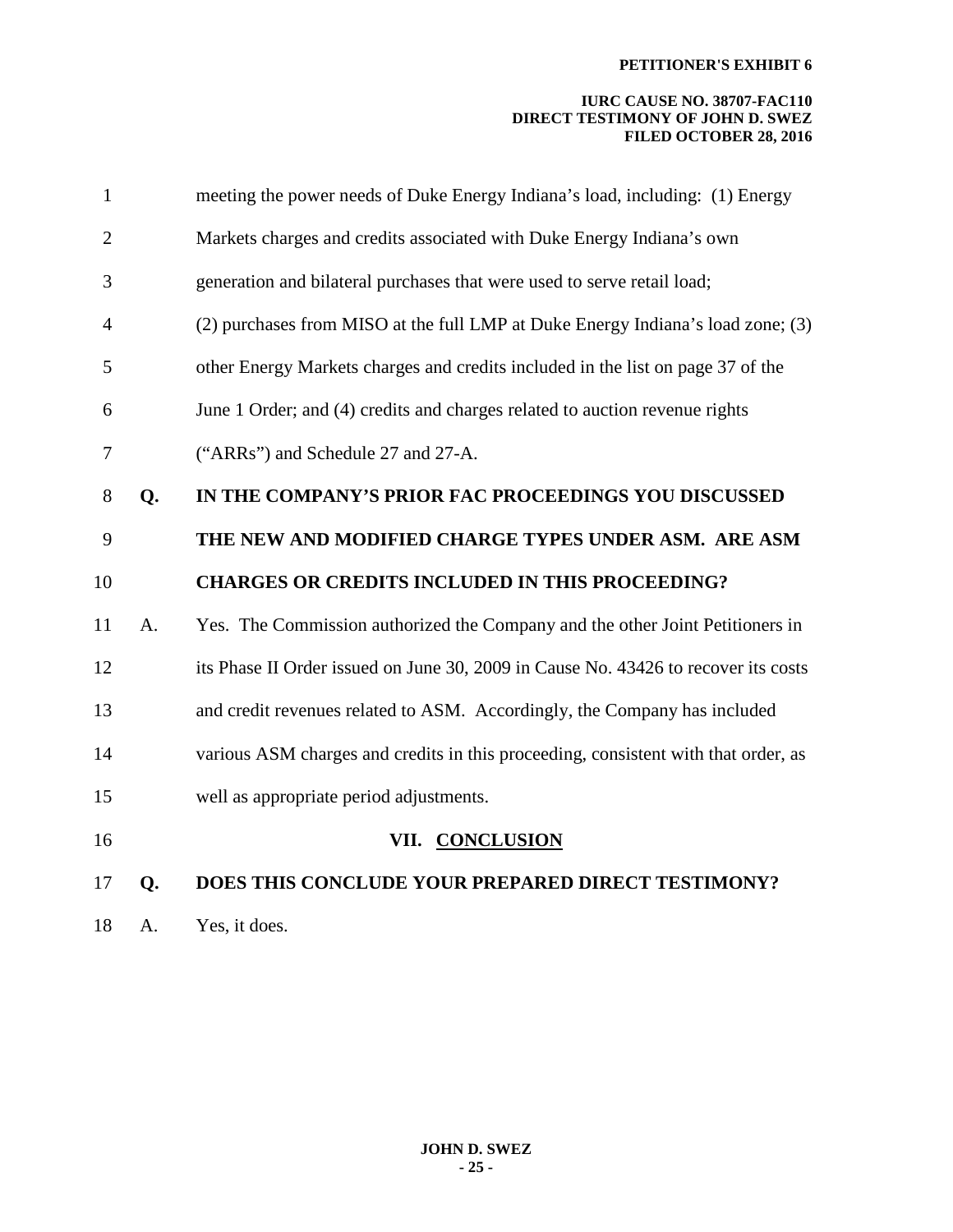# **VERIFICATION**

I hereby verify under the penalties of perjury that the foregoing representations are true to the best of my knowledge, information and belief.

 $Signed: 2400  
JohnD. Swez$ 

 $Dated: 1028/10$ 

 $\bar{\alpha}$